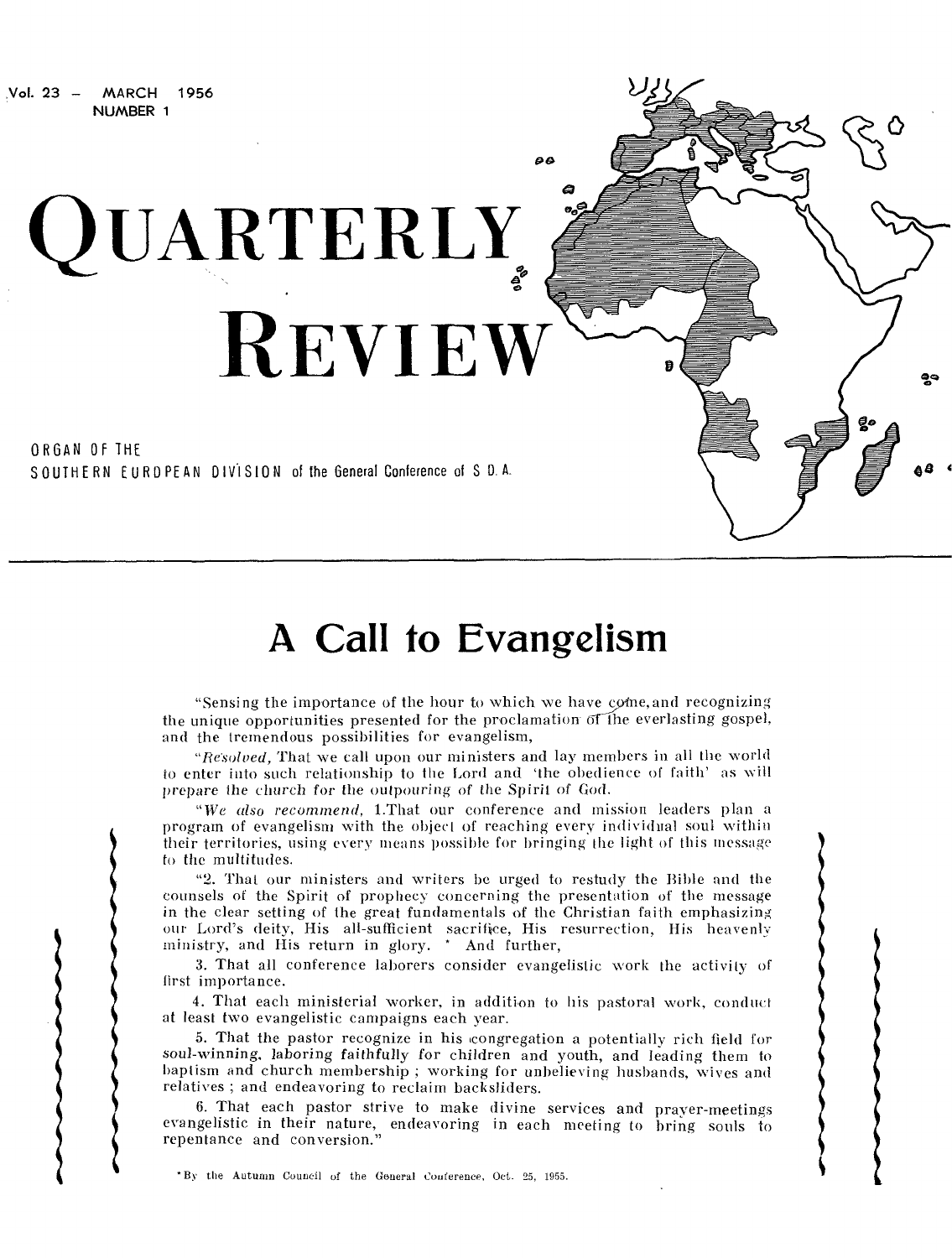### We Attend a Leper Baptism

#### **By Mabel Parsons**

The brilliant blue sky overhead, the brightlyshining sun, the high, but fluffy white thunderheads belied the dreary afternoon that would fix forever in our minds this Sabbath when eight children, sons and daughters of lepers, and one leper patient, a young man, would be baptized.

The lepers were all in their places in their "church" under the tree where they had been called by a church bell made of an old hoe, suspended from a beam with a string and beaten on by a large spike. A crudely-made table served for a pulpit. There were folding chairs for the speaker, the interpreter and the native elder. The congregation sat on backless, low benches. This was a special service. They had already had their Sabbath school and church service in the morning.

After song and prayer, Dr. Parsons spoke to them simple words that they could understand: They had a sickness that gave them pain in their bodies and sleepless nights; that disfigured their faces, and took away their fingers and toes. They all agreed that they would be happy to he freed from that disease. They were taking the new miracle medicine, *Sulfona,* to become healthy again, although the marks would always remain.

We all have another disease, sin, and if we were not freed from sin, death would be sure. Their disease could be seen with the eyes, but sin can not be seen. Jesus came to free us from sin and offer pardon. When we confess, abandon, and repent, He gives us the Holy Spirit to live with us. Baptism is the outward sign of the inward change.

The fast-gathering thunderheads meeting overhead, and cutting off the rays of the western sun, warned us that a heavy storm was coming. The rushing wind bowing the tree-tops also told us that the storm was near. The first few drops sent the lepers, their families, their school-teacher, their nurse-caretaker, and Pastor Mario Abel to the shelter of the dispensary porch, taking their church furniture along with them.

We had taken time to go see the new schoolhouse which was almost finished. The lock was already on the door and windows. Just the windowpanes were missing, and the cement floor. The little building was white-washed, and the windows and doors painted green. Their church they themselves will build, making the adobe bricks with their fingerless hands, mixing the mud with their toeless feet.

The rain began to pour down. It sounded even louder on the sheet-iron roof. The water dripped in a constant thread off the roof, and formed small rivulets as it sought its way to the river far below. We asked whether there was a choir that could sing for us. There was. The choir, consisting of the students, now arose, and Moises led them, indicating the respective voices before beginning the hymn. They sang with gusto. They sang harmoniously. They would put almost any congregation to shame. They sang hymns from the church hymnal. They sang hymns borrowed from the Protestant missions. They sang songs composed from the heart,  $-$  their musical language lending itself to song. For almost two hours, while the rain poured down, they sang gospel hymns for us, this choir of boys and girls, sons and daughters of lepers, untainted themselves by the disease, but destined to spend their days inside the leper colony, denied the fellowship with believers unless inside their own intimate "touch-me-not" circle.

Our minds turned back to our previous visit to the leper colony, before going home for the first time in 1939. The lepers wanted to do something for us, so they gathered in front of the dispensary steps, and in their cracked, harsh, rasping voices they had sung: *"There is Sunshine in My Soul Today."* The words, the voices, brought tears to our eyes. How wonderful it will be when all things are made new, and the leprosy of sin will be banished!

The storm which, fortunately, was not accompanied by the usual violent thunder and flashes of lightning, began to slacken. We looked at our watches. The afternoon was hastening on. Soon it would be dark, and we could do no baptizing that day. After consulting the native pastor, the schoolteacher, and the ones to be baptized, we decided to walk to the river in the rain. As there was a slight let-up in the storm, we started out bravely. It seemed more than the half mile to the river. We followed an old ox-cart road, sometimes slipping on the ridge, then again sliding into the ruts made by years of travel and seasonal rains. Sometimes we could walk in pairs, sharing an umbrella; sometimes in single file. When we finally came to a slushy halt at the pole bridge, the water was running even with the poles, and the puddles on top of the bridge were a reminder that the river had passed over the dirt on top of the poles.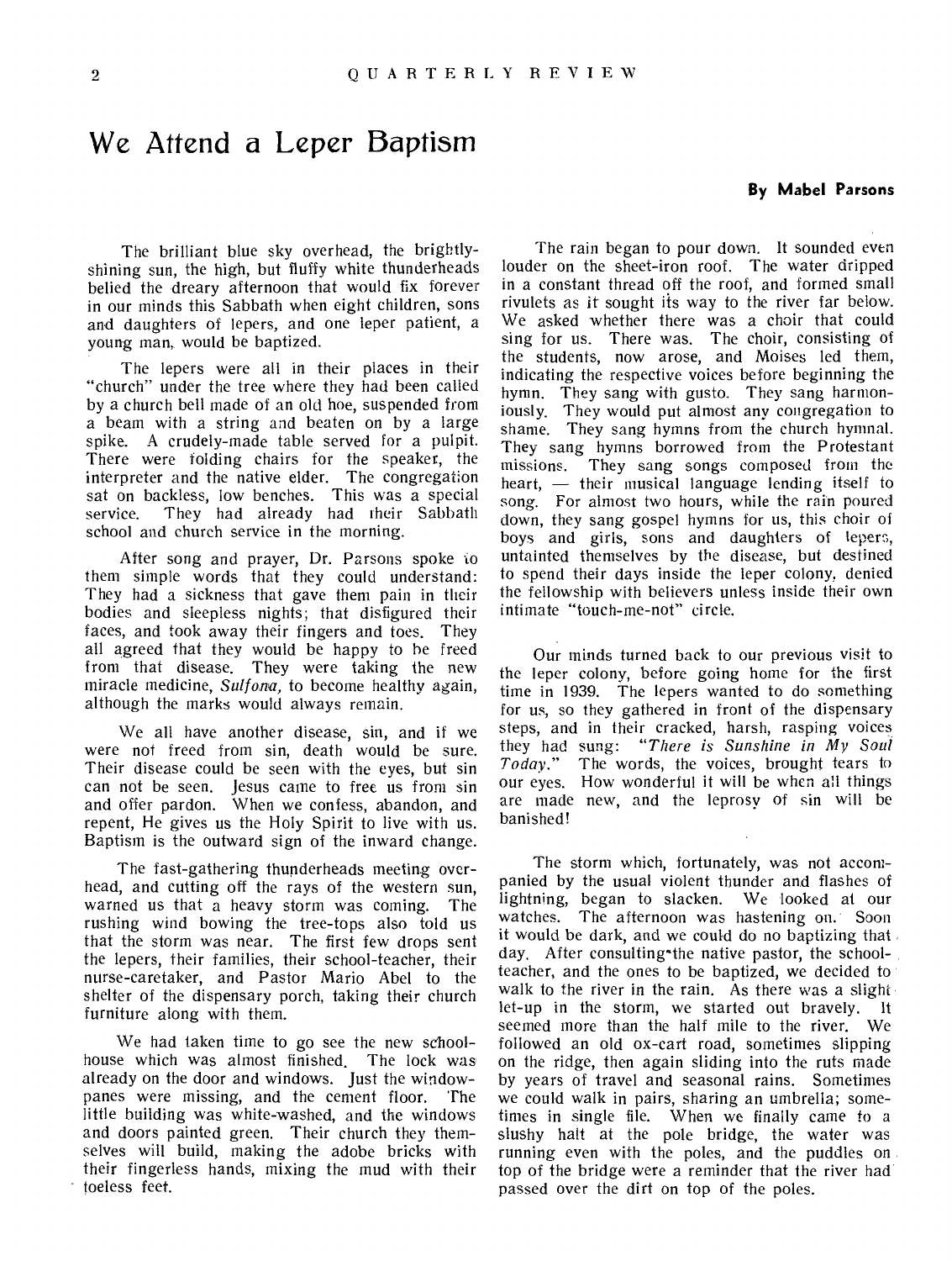The baptismal "fount" was a wide spot in the muddy river. While we sang a hymn, Pastor Mario Abel walked out into the cold water. The rain<br>kept pouring down. The son of one of our kept pouring down. teachers graciously offered an umbrella to Dr. Parsons who was holding Carlitos (Dr. Moretti's little boy) in his arms under his raincoat to protect him from the rain. The choir leader, Moises, stood holding a basin up-side-down over his head to shed the rain. One of the women had on her husband's hat over her head kerchief. Joao with his nose bones eaten away by leprosy, was standing there, reviewing the time when he was baptized, singing in his cracked voice. Munjango, minus three fingers on his left hand, was singing in the rain. Susuana, without shoes to hide her toeless feet, let the wet, green grass graciously cover the outward sign of her disease. Poor, blind Nascimento was not there. The kind Lord had taken him after his baptism the year before. Sawanda, one of the original lepers, also was not there. Augusto, without fingers and toes, sang in spite of his physical handicap, his voice harsh and grating, but his sincerity must have been pleasing to the Lord. The six who had been baptized the year before were there to congratulate their new brethren in the church.

The five girl candidates went into the water, one after the other. They stood with bowed heads and closed eyes while the pastor prayed in Umbundo the same baptismal prayer that is prayed the world

around. The three boys followed, and last of all the young man, a leper, received the rites of baptism. They stood near by while a prayer was offered that the Lord would shield them from sin, and be a light to their paths from this time forward. The flimsy cotton cloths that their families had brought along for cover and protection from the cold were soon as wet as their baptismal clothes. We could not help thinking of the heated baptismal founts, the baptismal robes, the heated rooms in which the candidates could change their clothes. These would never know such luxuries, but they were just as happy, just as sincere, just as much in need of the Lord's blessing as those much more priviledged.

As the rain still poured down, the service was dismissed. Now they would run to their huts, sit around the friendly little fire on the floor until they were either dried out, or, if they were fortunate, would change into dry clothes. At Christmas there will be a communion service for the lepers, and a visit from the white missionary once more. Then these new sons and daughters of the kingdom will be given the right hand of fellowship, and welcomed into the church.

May the Lord help us all to sense the awfulness of sin that has been likened to leprosy, and to look forward to the day when disease will be forever banished, and no one will bear its defacing marks.

### Moslem Mission Work Moves Forward

The Moslem mission station at Bel Acel, North Africa, is under construction. Soon, God willing, the doors of the classrooms will be opened to receive the children who, far removed from any center, have, until now, been deprived of all schooling, excepting that which is offered them by itinerant *"talebs."* (A *"taleb"* is a teacher of religion.)

Our immediate task, as well as our most eager desire, is to create here an atmosphere of confidence, and to provide Arab children with the blessings of a primary education which, gradually, will direct them towards that which is ennobling, uplifting and useful. Besides, we wish to bring the parents evidence of our concern for their well-being  $-$  such concern the world has shown them all too sparingly. True, this is only a very small part of our great commission, but it *is* a means to dispose hearts to listen to the Word of God and the gospel message without prejudice or passion.

#### **By E. Pellicer**

We have already been "spotted," and many subtle questions  $-$  quite peculiar to the oriental soul  $-$  are being asked us by persons of influence who are "taking our measurements" and formulating their opinions. We do not wish to camouflage our purpose in founding this mission, but we can learn a precious lesson from a question we were asked by a Moslem at the close of a conversation — a question tinged with both irony and disappointment, not to say distress: "What have you to bring us?" In my innermost soul I had to confess we have not always brought them what we *might* have -- what we *should* have. When a Moslem says he is your friend, he "shares his bread" with you. If he lodges you for the night, very often he will give you his only blanket. "What have you to *bring* us?" Not "What have you to *give* us?" is their question. Let us bring them a proof of our affection. Is it necessary io quote here certain texts of Scripture that condemn us for shirking our obligations?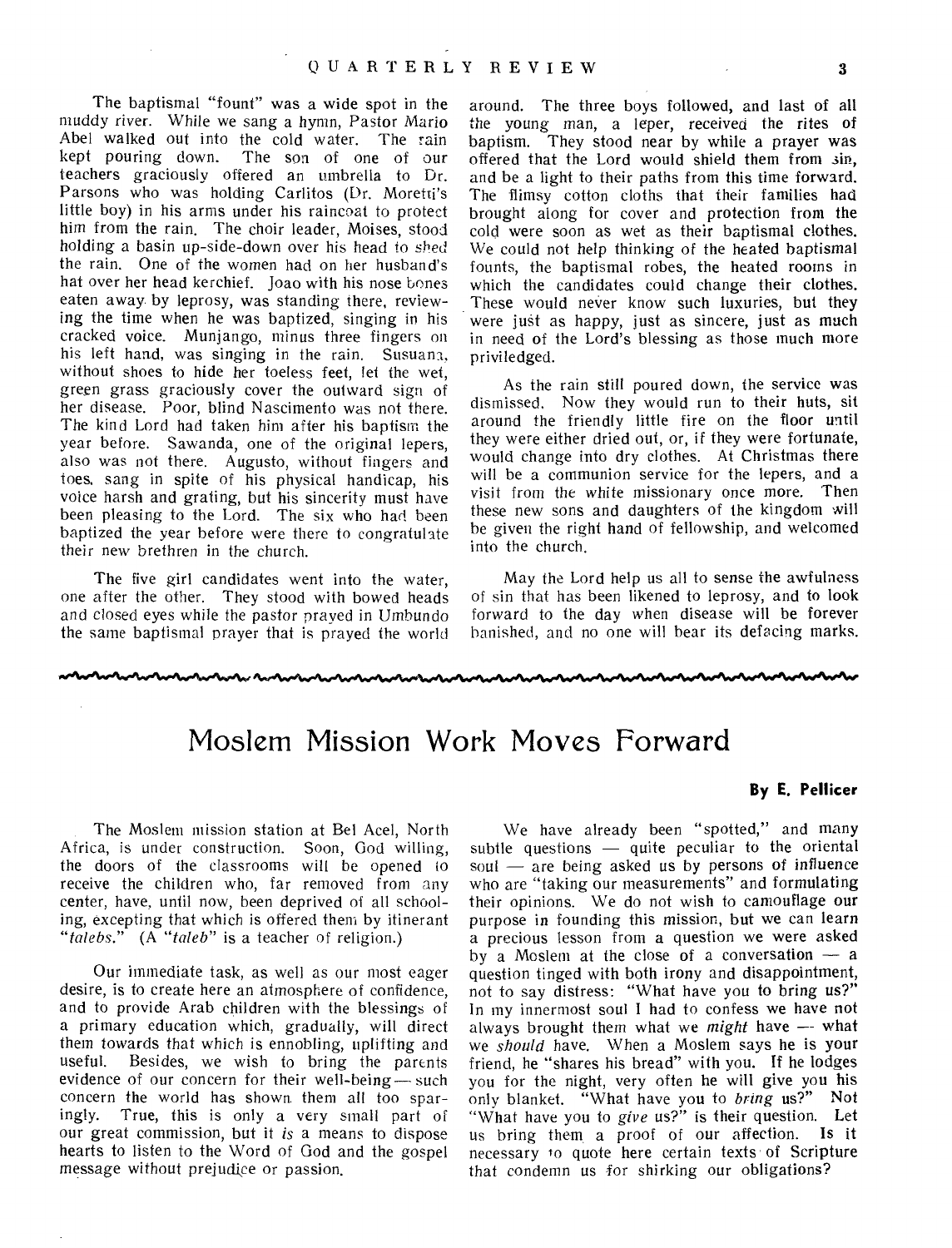

Girls' school Mostaganem. Left, H. Pichot, president of the North African Union Mission. Right, C. Dudragne: treasurer of the same union.

We wish to bring the good news of salvation to these people plunged deeply in darkness, but what a terrible mistake it would be were we to approach them as "orators." We must bring relief to their distress and misery. What are we doing to remedy their condition? We need to learn to read Exodus 6:9 in its true meaning: "And Moses spake so unto the children of Israel; but they hearkened not unto Moses for anguish of spirit, and for cruel bondage." Notwithstanding it was words of hope that the servant of the Lord was bringing to those down-trodden slaves in Egypt!

Indeed, if we are ever to expect that the Moslems will listen to the gospel message, then we must give them a large place in our heart's affection, and a practical demonstration of our Christianity by bringing them some of our "abundance" if we are not yet prepared to share with them the "necessities" of life. All your donations — blankets, clothing, used shoes, medicine, etc. — will be received gratefully and distributed according to the interests and needs.

Would you not like to follow some precious but gratis counsel? For tired, tense, irritated nerves the doctor prescribes a rest cure: a very short cure — ten minutes — during which the patient must relax fully. The result is marvelous! The Great Doctor also has a remedy for our *hearts* that have grown weary with the bustle of daily living. The cure? A few moments during which ready hands will set apart something from our "abundance" for those in great need. As a child of God, would *you* not like to follow the prescription of the Divine Physician?

# 1956! A Year of Promise for the Voice of Hope

#### **By A. Karl**

The shining dawn of the New Year enlightens the blessed path which lies before the triumphant march of the Advent message. Tens of thousands of souls were taken into church fellowship during 1955. The Lord has rewarded the works of faith of His zealous witnesses.

It has been the will of God that the Voice of Hope should show to many the narrow way that leads to the eternal home. With gratefulness do we look up to God the Great Leader, and with confidence for the coming months view the whitened harvest-field. The evidences of God's providences, and the possibilities announcing a still richer harvest urge us on to greater achievements. The Lord is calling for many sowers to "break ground" in the unentered fields of earth, and for many willing reapers to gather in the already ripened sheaves. He is calling *you* that *you* with all other workers for God's kingdom may have the untold joy of wearing the crown of life jewelled with many brilliant stars.

Yes, it is true that many golden sheaves have been reaped with the sickle of the Bible correspondence course and the scythe of the radio work. The invisible ether waves are carrying with lightning speed the message of salvation to all the inhabited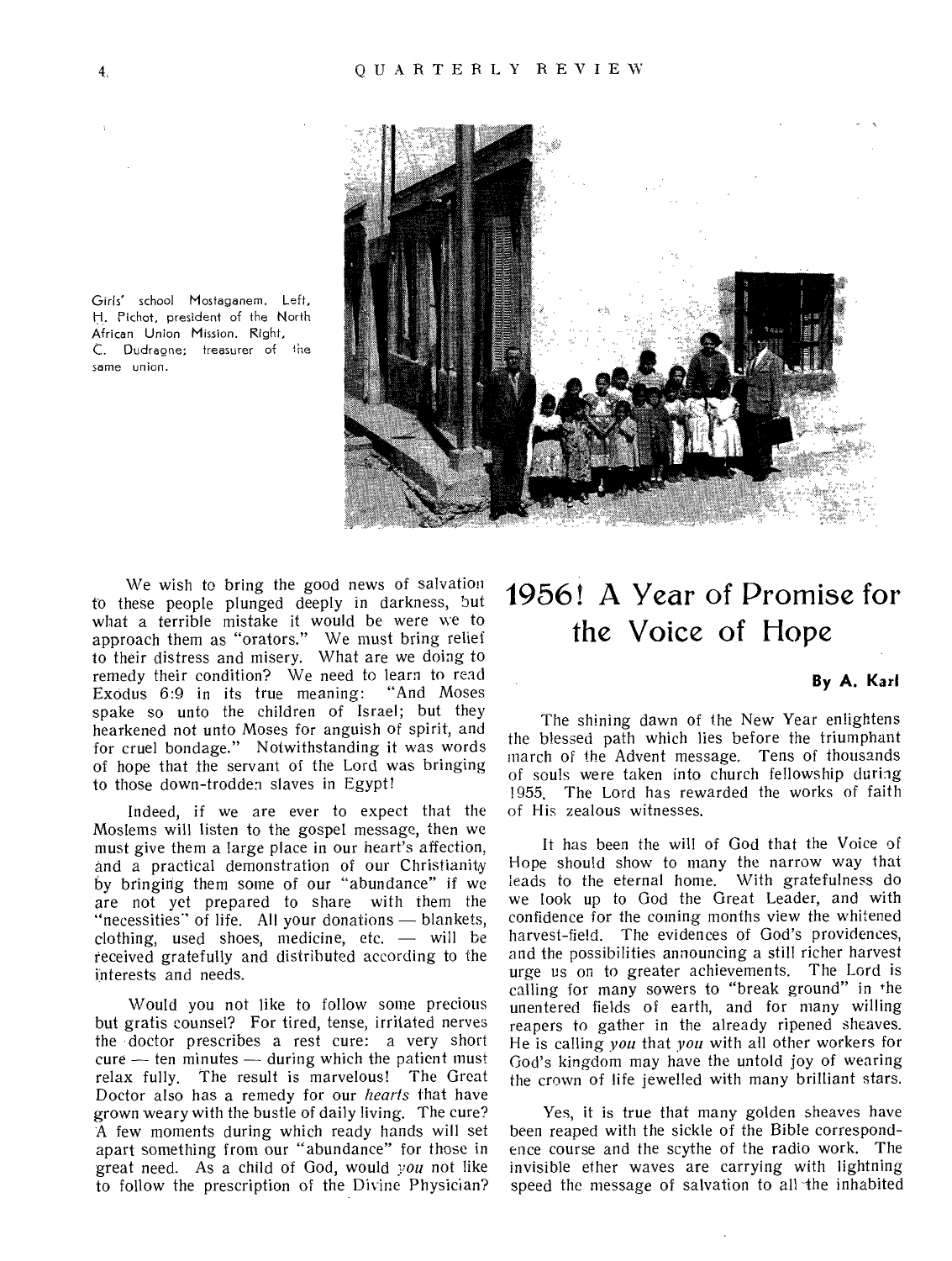areas of earth. It resounds from hill to hill, from vale to vale in a mighty reiterant echo as one willingly brings the news to his neighbor.

A Catholic bishop has said that if Paul were to return to our world he would become a journalist in order to reach the masses. We believe that he would become a radio-television-Bible correspondence evangelist, because through one discourse he could reach more souls than he did in the many decades of his zealous missionary endeavors. A leader in God's cause has said that the Bible correspondence course has the advantage of producing well-instructed church members. Each student is brought to a personal and thorough study of the Holy Scriptures. How this should encourage the faithful workers of the Voice of Hope!

Here in this land where orange blossoms perfume the air, we have had many hot battles to fight during the past year. Aside from the Catholic Counter Action, there are in Italy four other Bible correspondence courses, and besides our own weekly radio broadcast there are other broadcasts by Protestant denominations. With the help of God and the recuiting work of our members, there were an additional number of baptisms and more enrollments for the Bible, correspondence course than the previous year. A Catholic church paper has sent out a warning against the Protestant "offensive" on this peninsula. This warning was directed especially against our publishing house and Bible correspondence course. Up to this time more than 6,000 from every walk of life have followed the course, and nearly 1.300 have completed it and received their diplomas. The number of baptisms is over 230. The busiest workers are often participants in the course.

In a town in the hills of southern Italy on the shores of the Tyrrhenian Sea, six persons — members of a Sabbath school organized as a result of the Bible correspondence course — were baptized. The interest spread to other sections. It was as if a spiritual lighthouse had been erected on these heights to show the way of salvation to many wandering in darkness and superstition. When the archbishop of P- saw this bright light he came along hurriedly to put it out. He held five sermons condemning us, excommunicated the newly-baptized members publicly, and led his hearers to the graveyard where he had them take a solemn oath on lhe graves of their ancestors that they would ever be true to the Catholic faith. But the harder the archbishop blew upon the light, the more brightly it blazed. Other persons who were present at this "theatrical" became interested in the message, and the members were strengthened in their faith. We see in this exnerience the truth of what the apostle Paul wrote long ago: "For we can do nothing against the truth, hut for the truth" (2 Cor. 13:8).

Every'where in the world the Lord has Spiritfilled men and women whom He enables to contribute to the successful finishing of His work. Personally I have been very much encouraged by two instructive experiences: one from the Near East, the other from far-away Mexico. Brother Y. Fargo who was born near Ninevah, was taking enrollments for the Bible correspondence course. He with some others set a goal of 2,000 enrollments. This was no small undertaking amongst the hostile Moslems. On a certain day in Zehla, Lebanon, he was able to enroll 220 persons. During his zealous ,activity he was arrested three times by the police, On another occasion with a brother in Damascus, he was arrested and taken to the police station. The names of all the enrollees were confiscated. Brother Fargo and his companion were thrown into a little cell with thirteen other prisoners. These thirteen smoked so much that our brethren almost suffocated. After four days they were conducted by armed soldiers to the military station. There their heads were shaved and they were beaten. Again they were thrown into the dark cell. Eight days later they were brought to the military station once more. The officer who had beaten them begged their pardon, and said, "You are not dangerous. You are good men. I would like to have a Bible." Our brethren were set free, and Brother Fargo sent the officer a Bible.

The other experience is that of four active young church members in Mexico. They spent much time recruiting 200 students in the Bible correspondence course. To do this they covered at their own expense 1,100 kilometers (685 miles). One evening on a mountain-top from where they could look over the whole province of Guanajuato bathed in the purple light of the setting sun, they made a solem vow before the Lord of the universe never to rest until the forty-six localities of this province had had occasion to learn of the wonderful Advent message.

Dear reader, whatever you may think of these fellow-workers and their experiences, one thing is certain: their spirit of sacrifice and perseverance should bring us to reflect seriously. The things that are possible often under very difficult circumstances in other countries are all the more possible under more favorable conditions. will God look upon us, and what will the angel write in the heavenly record if we show less love for our neighbors and work less for their salvation? It is time for us to arouse from our listlessness and to slumber no more until the work is finished. Wonderful experiences await every willing sower and reaper. Our eternal joy will be unspeakable when at the soon return of Jesus we shall sing the triumphant song of the harvest and of the Lamb.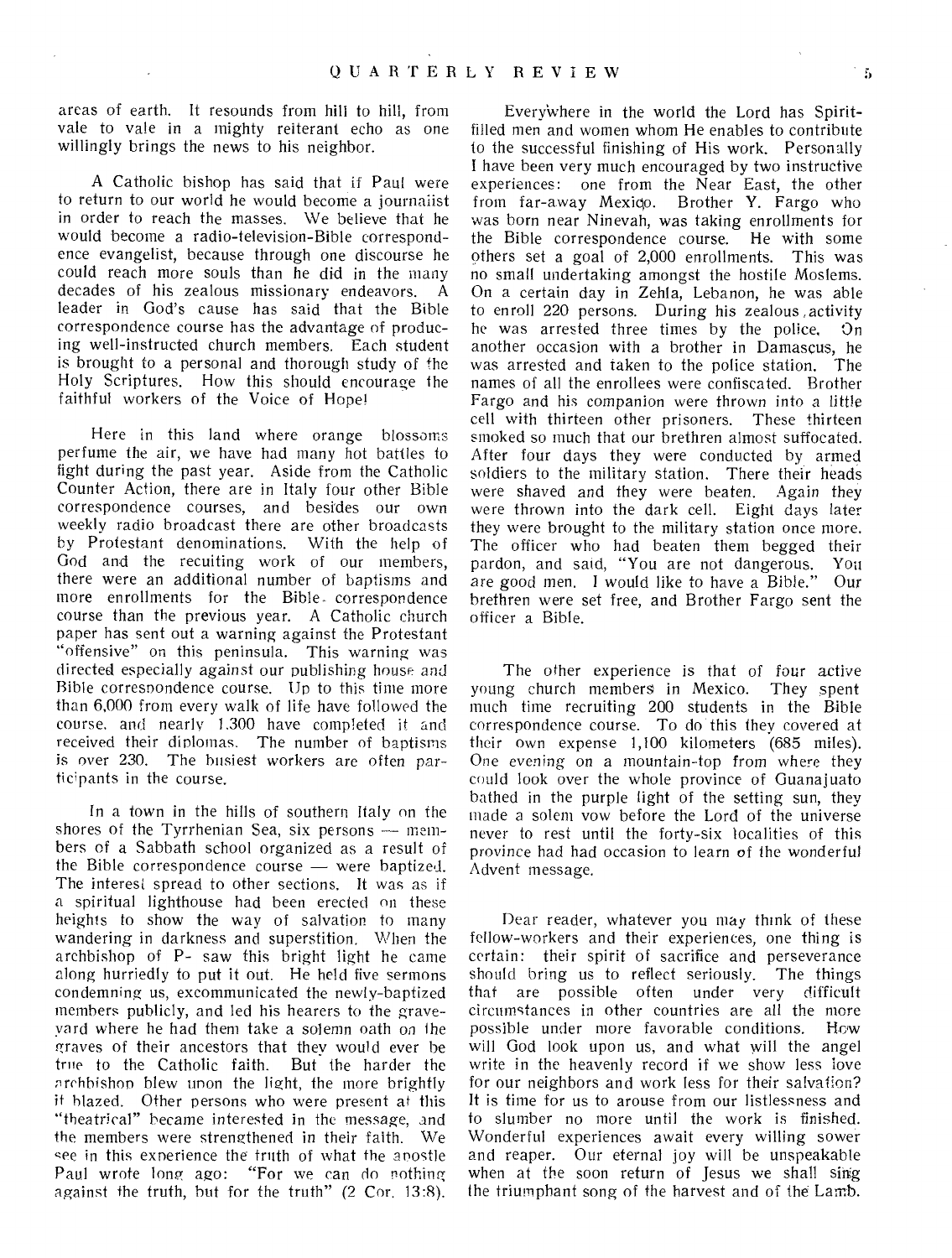# **The Hundredfold Rewards**

**By A. L. Ham** 

Vice President, General Conference

[Sabbath morning sermon given by A. L. Ham at Division annual committee meeting, Gland, Switzerland. — Editorial note.1

I want to turn to Matthew 19 : 27. "Then answered Peter and said unto Him, Behold, we have forsaken all, and followed Thee; what shall we have therefore?" Notice the setting of this question. If you look back to the previous verses you will see that a rich young man had come to the Master with the question, "What good thing shall I do, that I may have eternal life?" and Jesus said, "Keep the commandments." "The young man saith unto Him, all these things have I kept from my youth up; what lack I yet?" Jesus said, "Go and sell that thou hast, and give to the poor, and thou shalt have treasure in heaven: and come and follow me." The record continues, "But when the young man heard that saying, he went away sorrowful; for he had great possessions."

I suppose that the disciples, coming from poor homes and humble circumstances, thought this rich man could help their cause greatly. He could bring to the church riches, prestige and influence. But he went away sorrowful. This no doubt brought a feeling of discouragement into the hearts of the disciples. They had left all to follow Jesus — left all to follow the One Who said, "Foxes have holes, birds of the air have nests, but the Son of man hath nowhere to lay His head." And so Peter said, "Behold, we have forsaken all, and followed Thee." What were they to expect?

Now Jesus did not say they should not ask about the rewards, for He went right on to tell them they would receive rewards. Let us read these words: "And Jesus said unto them, Verily I say unto you, That ye which have followed me, in the regeneration when the Son of man shall sit in the throne of His glory, ye also shall sit upon twelve thrones, judging the twelve tribes of Israel. And every one that hath forsaken houses, or brethren, or sisters, or father, or mother. or wife, or children, or lands, for My name's sake, shall receive an hundredfold, and shall inherit everlasting life" (Matt. 19: 2S, 29). Jesus knew the disciples, at least some of them, had left their homes down by the lakeshore. They had left their families — father, mother, brothers and sisters and children — all to follow Jesus. Now He said, "You are going to have a hundredfold reward. You are going to have everlasting life, and sit upon twelve thrones." But over in Luke there is an expression that I do not want us

to forget. In Luke 18 : 30 we read these words: "Who shall not receive manifold more in this present time, and in the world to come life everlasting." I think the Master wanted the disciples to discover their hundredfold rewards even in this life.

My mind was especially called to the attention of these verses by an experience in China some years ago. A friend of mine had contracted a disease that causes people to look on the dark side of things. He said to me one day, "I am going back to my homeland." I expressed surprise. Then he said, "It isn't worth the candle." I had never heard that expression before, and I wondered what he meant. I knew what he had left when he came to the mission: his home, father and mother, brothers and sisters. I had had the same experience, and some of you before me have had this experience. I shall never forget when we started for the mission field back in 1913 and we said good-bye to my father and mother, brothers and sisters. After that we went to say good-bye to my wife's relatives. I shall not dwell long on those scenes, but they are just as vivid in my mind as the day when they happened, and I knew what my friend was thinking<br>about. He was wondering whether the results He was wondering whether the results were worth all the sacrifices that had to be made. I knew he was beginning to look for the hundredfold reward.... I thought of the disciples back there. They wanted to sit on His right hand, but they were unaware of the fact that they were to find those hundredfold rewards in sacrifices in following the Master. They were to find them in persecution, privation, suffering. They found them.

I want you to think of the experience of Peter and John. They were going up to the temple at the hour of prayer. At the gate Beautiful they saw a man begging to receive alms of the people going into the temple. That poor man was born lame. He had never walked. I suppose he thought he was going to receive something from Peter and John who were going into the temple. Perhaps Peter put his hand into the long, flowing robe that they wore in those countries (as though he were in search of a coin), and pulling it out and lifting it, said, "Silver and gold have I none; but such as I have give I thee: In the name of Jesus Christ of Nazareth rise up and walk." And reaching his hand down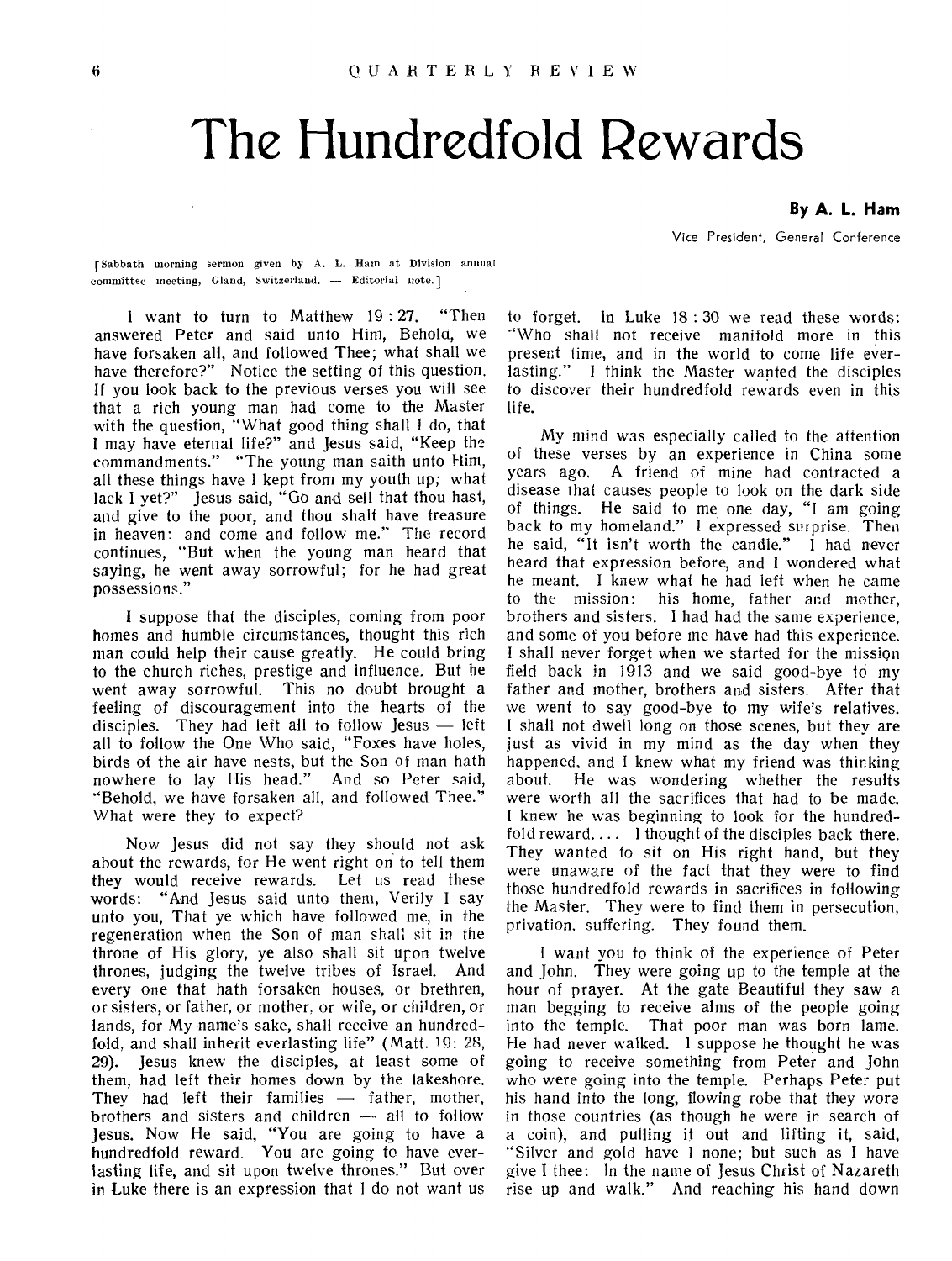he took that poor man by the hand and helped him to his feet; and he went away leaping and praising God. Now Peter had something to give to the man. He had Jesus in his heart and could say, "Such as I have give I thee." In that experience Peter found the hundredfold reward.

My dear friends, today the world and all its need lies at your feet and mine. Can we say, "Such as I have give I thee. In the name of Jesus rise up to walk in the newness of life?" If so, you and I in such an experience can find the hundredfold reward. Ministering brethren, if you and I could have that Pentecostal experience in the upper room, it would give to you and me a Pentecostal power that would bring conversion to the hearts of men. It gave to Peter a sermon that converted 3,000 souls. And again in that experience he saw the hundredfold reward.

I want to pass on to the experience that Paul had. He had been born of a good family, and belonged to a good society. He had been taught by the greatest teachers of his time, and occupied a position on the council. He was evidently greatly respected by the leaders of his day. But on the Damascus road he had a vision. He heard a voice, and Saul of Tarsus became Paul the great missionary. He was sent to the representatives of the church for them to tell him what to do, and later on he entered his ministry for Christ. And what a ministry it was! I think of the apostle Paul and of all he gave up, and he said he counted all those things that might seem of value as refuse that he might win Christ. Paul suffered much. He did a great work for God. I think of the apostle Paul as he stood with those chains dangling from his wrists before King Agrippa, reciting experiences of his public ministry; and the king said, "Almost thou norsoadest me to be a Christian." What is Paul's reply? "I would to God that not only thou, but also all that hear me this day, were both almost, and altogether such as I am, except these bonds." In his bonds and in his chains he saw the hundredfold reward.

We follow him a little further: walking over the Appian Way on the journey toward Rome, *going* along chained to the soldier, sorely tempted to become discouraged. Feelings of being forsaken came over him. Suddenly from alongside the road voices were heard, and there were a group of Christians. They rushed in unmindful of his bonds, unmindful of their own danger. They put their arms around Paul. And what effect did it have upon that great warrior of the cross?

"Few realize the significance of those words of Luke, that when Paul saw his brethren, 'he thanked God, and took courage.' In the midst of the weeping, sympathizing company of believers, who were not ashamed of his bonds, the apostle praised

God aloud. The cloud of sadness that had rested upon his spirit was swept away. His Christian life had been a succession of trials, sufferings, and disappointments, but in that hour he felt abundantly repaid. With firmer step and joyful heart he continued on his way. He would not complain of the past, nor fear for the future. Bonds and afflictions awaited him, he knew; but he knew also that it had been his to deliver souls from a bondage infinitely more terrible, and he rejoiced in his sufferings for Christ's sake." — *Acts of the Apostles,*  p. 449. The apostle, discouraged, in that experience discovered the promise of the hundredfold reward....

Probably you will understand better why this experience of Paul impresses my mind so forcefully when I tell you my own. It was the last year of World War II and I was a prisoner. I well remember how all the prisoners of war were being marched down Queen's Road, the largest street in the city of Hong Kong. There were soldiers with guns and fixed bayonets leading the way, on the sides, and behind. Some of us became weary because of the privations suffered during the siege. It was difficult for us to carry the little baggage we were permitted to have. As we stumbled along not knowing what the future would be; we felt a little like the apostle Paul. Suddenly from the side of the street two young men rushed in to us. They were Christian brethren, ordained ministers. One was my secretary, and he is now the president of the union in China behind the Bamboo Curtain. The other was the assistant treasurer. A few days before he had had to take the books of account, put them on his bicycle and ride away. Well, they rushed in, took our baggage and marched with us to our internment. So like Paul, I thanked God and took courage. Yes, there *are* the hundredfold rewards!

Think of the pioneers of this movement. They did a mighty work. They didn't have regular salaries, good offices, or means of transportation such as we enjoy today. They travelled slowly over dusty roads, or went from place to place on font. They had no certain hours, but worked often around the clock. They went out to cut grass with their own hands to get a little money to publish the truth· but my brethren and sisters, today we see the hundredfold rewards of their sacrifices.

You who were present at the General Conference session in San Francisco will remember that in the front part of the auditorium, looking toward the right of the platform, was a map of the world. Perhaps at the moment you entered, most of the lights on that map were dark, but presently you saw one light in the northeastern part of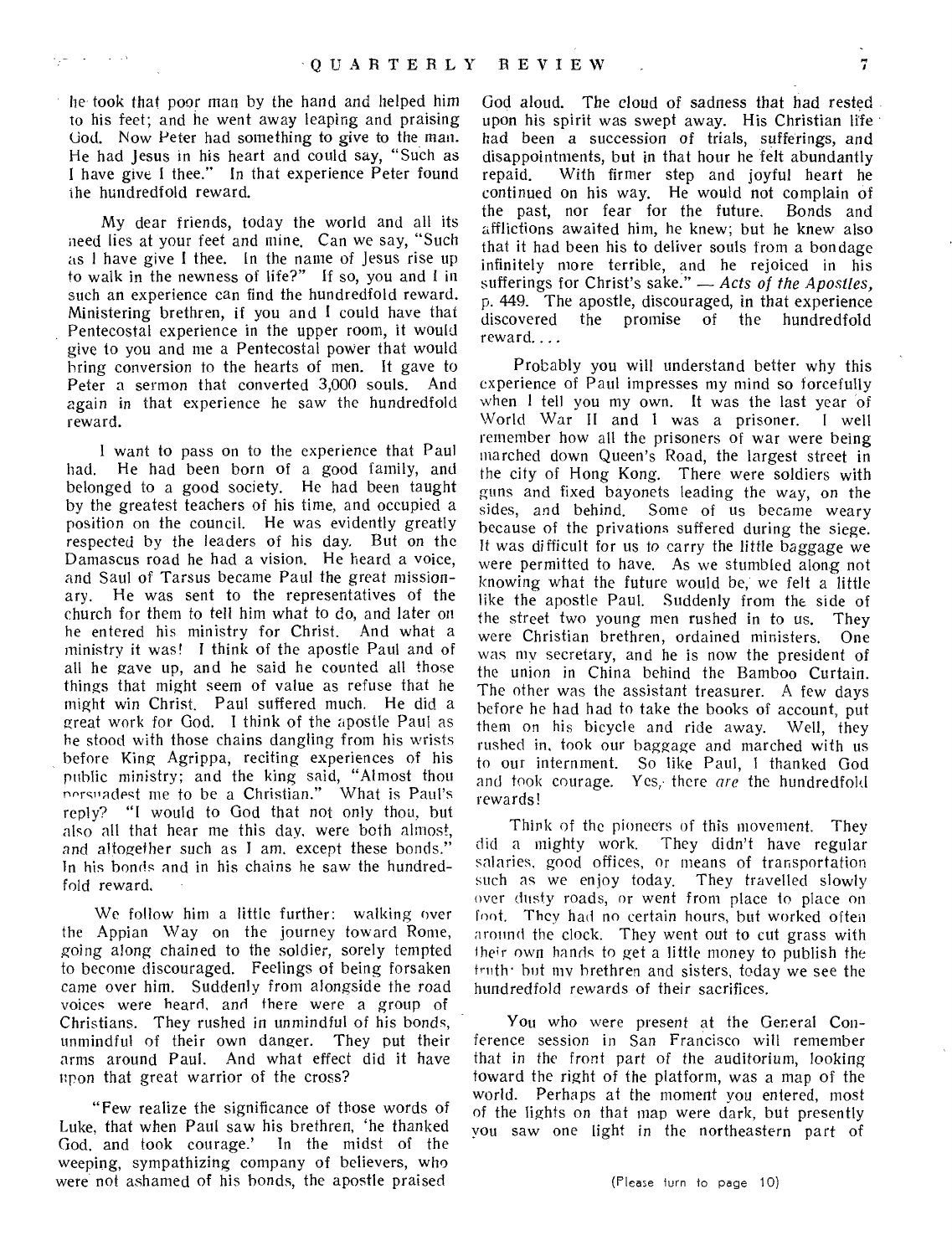| Name of Conference<br>or Mission                                                                                                                                                                                                                                                                                                                                                                                                                       | 5<br>Number<br>Churches                                          | Previous<br>Membership                                         | Baptism                                        | Vote                                                                                                                                              | Letter                                                                   | Gains<br>Total                                           | postasy<br>€                                                        | Death                    | Letter                                       | Total Losses                                             | Gain<br>Net                                                                             | Present<br>Membership                                        | Ord. Ministers                           | Ministers<br><u>ن:</u>                                          | ್ದ ಇ<br>Credentialed<br>Missionaries                     | Licensed<br>Missionaries                       | Instr.<br>Bible                                                        | School<br>Teachers<br>Elem.                                              | Canvassers                                                                                                                                                           | Total Laborers                                                           | Number of<br>Sab. Schools                                       | School<br>hership<br>Sab.<br>Mem                               | Average<br>Attendance                                         |
|--------------------------------------------------------------------------------------------------------------------------------------------------------------------------------------------------------------------------------------------------------------------------------------------------------------------------------------------------------------------------------------------------------------------------------------------------------|------------------------------------------------------------------|----------------------------------------------------------------|------------------------------------------------|---------------------------------------------------------------------------------------------------------------------------------------------------|--------------------------------------------------------------------------|----------------------------------------------------------|---------------------------------------------------------------------|--------------------------|----------------------------------------------|----------------------------------------------------------|-----------------------------------------------------------------------------------------|--------------------------------------------------------------|------------------------------------------|-----------------------------------------------------------------|----------------------------------------------------------|------------------------------------------------|------------------------------------------------------------------------|--------------------------------------------------------------------------|----------------------------------------------------------------------------------------------------------------------------------------------------------------------|--------------------------------------------------------------------------|-----------------------------------------------------------------|----------------------------------------------------------------|---------------------------------------------------------------|
| $\mathbf{1}$                                                                                                                                                                                                                                                                                                                                                                                                                                           | $\overline{2}$                                                   | 3                                                              | 4                                              | $\overline{5}$                                                                                                                                    | $6\phantom{.}6$                                                          | $7\phantom{.}$                                           | 8                                                                   | 9                        | 10                                           | 11                                                       | 12                                                                                      | 13                                                           | 14                                       | 15                                                              | 16                                                       | -17                                            | 18                                                                     | 19                                                                       | 20                                                                                                                                                                   | 21                                                                       | $22\,$                                                          | 23                                                             | $^{24}$                                                       |
| EUROPEAN<br>SOUTHERN<br>DIV.<br>AUSTRIAN UNION CONF.<br>Alpine Conference<br>.<br>Danube<br>$\boldsymbol{\mathcal{D}}$<br>.<br>Total:<br>CZECHOSLOVAKIAN U. C.                                                                                                                                                                                                                                                                                         | 19<br>21<br>40                                                   | 1184<br>1499<br>2683                                           | 13<br>16<br>29                                 | $\sim$<br>$\overline{\phantom{a}}$<br>$\overline{\phantom{0}}$                                                                                    | 25<br>28<br>53                                                           | 38<br>44<br>82                                           | -6<br>12<br>18                                                      | -1<br>ĥ<br>7             | 31<br>26<br>57                               | 38<br>44<br>82                                           | $\sim$ $\sim$<br>$\sim$<br>$ -$                                                         | 1184<br>1499<br>2333                                         | 8<br>5<br>17                             | 3<br>3.<br>6                                                    | $\overline{2}$<br>3<br>9                                 | $12\phantom{.0}$<br>-3<br>$\overline{2}$<br>17 | 1<br>1<br>$\mathfrak{D}$                                               | $\overline{\phantom{0}}$<br>$\frac{1}{2}$                                | 6<br>12<br>18                                                                                                                                                        | 20<br>23<br>26<br>69                                                     | 19<br>21<br>40                                                  | 1259<br>1671<br>2930                                           | 838<br>1008<br>1846                                           |
| Total:                                                                                                                                                                                                                                                                                                                                                                                                                                                 | 114                                                              | 6524                                                           | --                                             | $\sim$                                                                                                                                            |                                                                          |                                                          | 1.1                                                                 |                          |                                              |                                                          |                                                                                         | 6524                                                         | 33                                       | 3                                                               | $\overline{2}$                                           | 3                                              | 19                                                                     |                                                                          | 8                                                                                                                                                                    | 68                                                                       | 160                                                             | 6000                                                           | 5400                                                          |
| FRANCO-BELGIAN U C.<br>Belgian Conference<br>French<br>$\mathcal{P}$<br>.<br>Total:<br>HUNGARIAN U. C. $\dots\dots\dots$                                                                                                                                                                                                                                                                                                                               | 14<br>65<br>79                                                   | 956<br>3035<br>3991                                            | 11<br>25<br>36                                 | $\overline{\phantom{m}}$<br>$\mathbf{1}$<br>$\mathbf{1}$                                                                                          | -14<br>67<br>81                                                          | 25<br>93<br>118                                          | -13<br>15<br>28                                                     | 3<br>$\overline{4}$<br>7 | 26<br>66<br>92                               | 42<br>85<br>127                                          | $-17$<br>8<br>$-9$                                                                      | 939<br>3043<br>3982                                          | 5<br>7<br>24<br>36                       | $\mathbf{1}$<br>$\overline{2}$<br>16<br>19                      | $\sim$<br>-1<br>$\overline{2}$<br>$\overline{3}$         | 4<br>5<br>21<br>30                             | ----<br>5<br>5                                                         | $\overline{\phantom{0}}$<br>$\mathbf{1}$<br>$\overline{2}$<br>3          | $\overline{\phantom{a}}$<br>$\overline{5}$<br>44<br>49                                                                                                               | 10<br>21<br>114<br>145                                                   | 15<br>73<br>88                                                  | 1006<br>3143<br>4149                                           | 657<br>2342<br>2999                                           |
| Total:                                                                                                                                                                                                                                                                                                                                                                                                                                                 | 257                                                              | 6827                                                           | 240                                            | -43                                                                                                                                               | $\longrightarrow$                                                        | 283                                                      | 259 103                                                             |                          | $\overline{\phantom{a}}$                     | 362                                                      | $-79$                                                                                   | 6748                                                         | 27                                       | 25                                                              | $\overline{\phantom{m}}$                                 | 21                                             |                                                                        |                                                                          | $\overline{\phantom{a}}$                                                                                                                                             | 73                                                                       | 175                                                             | 7000                                                           | 6500                                                          |
| RUMANIAN U. C.<br>Total:                                                                                                                                                                                                                                                                                                                                                                                                                               |                                                                  |                                                                |                                                |                                                                                                                                                   |                                                                          |                                                          |                                                                     |                          |                                              |                                                          |                                                                                         | 31045                                                        |                                          |                                                                 |                                                          |                                                |                                                                        |                                                                          |                                                                                                                                                                      | 136                                                                      | 500                                                             | 35000                                                          | 32000                                                         |
| SWISS U. C. $\dots \dots \dots$<br>French Swiss Conference<br>German Swiss<br>$\gg$<br>$\alpha$ , $\alpha$ , $\alpha$ , $\alpha$<br>Total:                                                                                                                                                                                                                                                                                                             | 551<br>26<br>33<br>59                                            | 31045<br>1384<br>1970<br>3354                                  | 15<br>19<br>34                                 | 1<br>$\overline{2}$<br>3                                                                                                                          | 18<br>20<br>38                                                           | 34<br>41<br>75                                           | 19<br>6<br>25                                                       | -11<br>13<br>24          | 8<br>23<br>31                                | 42<br>80                                                 | 38<br>$-4$<br>$-1$<br>$-5$                                                              | 1380<br>1969<br>$33\overline{4}9$                            | 78<br>9<br>10<br>$\overline{19}$         | 11<br>$\sqrt{3}$<br>4<br>7                                      | $\overline{\phantom{m}}$<br>$\mathbf{1}$<br>-1<br>1<br>3 | 47<br>$\overline{\mathbf{3}}$<br>5<br>10<br>18 | ----<br>----<br>$\sqrt{2}$<br>$\overline{2}$<br>4                      | ---<br>$\sqrt{3}$<br>5<br>8                                              | $\overline{\phantom{a}}$<br>15<br>22<br>37                                                                                                                           | 4<br>38<br>54<br>96                                                      | $\substack{24 \\ 33}$<br>57                                     | 1335<br>1829<br>3164                                           | 1042<br>1251<br>2293                                          |
| $JUGOSLAVIAN$ U. C.<br>Total:                                                                                                                                                                                                                                                                                                                                                                                                                          | 230                                                              |                                                                |                                                |                                                                                                                                                   |                                                                          |                                                          |                                                                     |                          |                                              |                                                          |                                                                                         | 8056                                                         | 47                                       | 11                                                              | $\overline{2}$                                           | 8                                              | 23                                                                     |                                                                          | $\overline{\phantom{a}}$                                                                                                                                             | 91                                                                       | 300                                                             | 9000                                                           | 8500                                                          |
| FRENCH EQ. AFR. U. M. $\dots$<br>Mission<br>Batouri<br>Bertoua<br>$\gg$<br>.<br>Kribi<br>$\boldsymbol{\lambda}$<br>. <i>.</i><br>Nanga-Eboko »<br>. <b>.</b><br>North Cameroun Mission<br>.<br>Sangmelima<br>$\rightarrow$<br>$\mathbf{r}$ , $\mathbf{r}$ , $\mathbf{r}$ , $\mathbf{r}$<br>$\sim$<br>Yaoundé<br>$\rightarrow$<br>$\begin{array}{cccccccccc} \bullet & \bullet & \bullet & \bullet & \bullet & \bullet & \bullet \end{array}$<br>Total: | -1<br>3<br>3<br>5<br>$\overline{2}$<br>3<br>5<br>$\overline{22}$ | 8056<br>647<br>361<br>336<br>1404<br>302<br>479<br>493<br>4022 | 79<br>27<br>28<br>408<br>50<br>13<br>61<br>666 | $\begin{array}{ccccccccc} \text{---} & \text{---} & \text{---} & \end{array}$<br>4<br>3<br>$\frac{1}{2}$<br>$\overline{2}$<br>$\mathbf{1}$<br>-10 | $\overline{\phantom{a}}$<br>$\overline{\phantom{a}}$<br>$\cdot$ 10<br>10 | 79<br>31<br>31<br>408<br>50<br>15<br>72<br>686           | 36<br>$\frac{1}{2}$<br>7<br>363<br>8<br>3 <sub>b</sub><br>12<br>467 | 10<br>13<br>4<br>27      | $\overline{\phantom{a}}$<br>------<br>8<br>8 | $\overline{\phantom{a}}$<br>36<br>373<br>21<br>24<br>502 | $\sim$<br>43<br>26<br>5<br>24<br>7<br>35<br>29<br>36<br>$-21$<br>48<br>184              | 690<br>387<br>360<br>1439<br>331<br>458<br>541<br>4206       | $\overline{\mathbf{2}}$<br>1<br>-1<br>14 | $\overline{2}$<br>$\mathbf{1}$<br>6<br>3<br>17                  | $\mathbf{1}$                                             | $\overline{12}$<br>6<br>4<br>$\bf{2}$<br>43    | $\overline{\phantom{a}}$<br>13<br>12<br>-6<br>22<br>12<br>6<br>8<br>79 | $\overline{\phantom{0}}$<br>11<br>9<br>15<br>28<br>-3<br>18<br>17<br>101 | $\overline{\phantom{0}}$<br>$\mathbf{1}$<br>$\overline{\phantom{m}}$<br>$\sim$<br>------<br>$\overline{\phantom{0}}$<br>$\overline{2}$<br>-3                         | 17<br>33<br>28<br>31<br>63<br>21<br>32<br>33<br>258                      | 22<br>18<br>15<br>45<br>26<br>10<br>18<br>154                   | 2054<br>1495<br>1070<br>4038<br>1087<br>724<br>1208<br>11676   | 1459<br>-869<br>797<br>3531<br>995<br>593<br>1095<br>9339     |
| INDIAN OCEAN UN. MISSION<br>Diego-Suarez Mission<br>Fianarantsoa<br>$\gg$<br>.<br>Majunga<br>≫<br>Maurice<br>$\boldsymbol{\omega}$<br>.<br>Réunion<br>$\boldsymbol{\mathsf{s}}$<br>Seychelles<br>. <i>.</i><br>Tamatave<br>≫<br>. <i>.</i><br>Tananarive<br>$\boldsymbol{\mathcal{D}}$<br>. <i>.</i><br>Total:<br>ITALIAN UNION MISSION                                                                                                                | 1<br>10<br>9<br>13<br>8<br>1<br>1<br>25<br>68                    | -16<br>316<br>192<br>967<br>329<br>77<br>93<br>1034<br>3024    | 8<br>23<br>8<br>26<br>17<br>12                 | $\sim$<br>—<br>$\overline{\phantom{m}}$<br>$96 -$                                                                                                 | $\boldsymbol{2}$<br>$\overline{2}$<br>$\sim$<br>4                        | 8<br>25<br>10<br>26<br>$\overline{2}$<br>17<br>12<br>100 | 6<br>$\overline{\phantom{a}}$<br>6                                  | $\overline{2}$<br>3<br>5 | -5<br>$\overline{2}$<br>—-<br>10<br>17       | —…<br>28                                                 | 3<br>-5<br>19<br>6<br>-6<br>4<br>26<br>$\overline{2}$<br>----<br>17<br>13<br>$-1$<br>72 | -19<br>335<br>198<br>993<br>331<br>77<br>110<br>1033<br>3096 | 4<br>$\overline{1}$<br>6<br>26<br>8      | $\overline{2}$<br>1<br>$\overline{2}$<br>$\mathbf{1}$<br>6<br>3 | $\overline{2}$<br>$\overline{2}$<br>-                    | 9<br>2<br>8<br>11<br>48<br>12                  | $\overline{\phantom{a}}$<br>4                                          | $\overline{2}$<br>1<br>-5<br>15<br>-1<br>7<br>32                         | $\overline{\phantom{a}}$<br>$\mathbf{1}$<br>$\mathbf{1}$<br>$\boldsymbol{2}$<br>$\overline{4}$<br>1<br>----<br>$\overline{2}$<br>5<br>16<br>$\overline{\phantom{a}}$ | 19<br>$\overline{4}$<br>11<br>19<br>38<br>5<br>3<br>9<br>22<br>130<br>27 | 3<br>18<br>15<br>21<br>8<br>$\boldsymbol{2}$<br>6<br>-30<br>103 | 196<br>390<br>600<br>1030<br>353<br>-77<br>300<br>2107<br>5053 | 133<br>280<br>405<br>835<br>290<br>-53<br>254<br>1750<br>4000 |
| Italian Mission<br>. <b>. .</b><br>Sardinia Mission Station<br>Total:                                                                                                                                                                                                                                                                                                                                                                                  | 50<br>-1<br>51                                                   | 2125<br>38<br>2163                                             | 41<br>$\overline{2}$<br>43                     | 6<br>6                                                                                                                                            | 38<br>38                                                                 | 85<br>$\overline{2}$<br>87                               | 10<br>10                                                            | 6                        | 40<br>40                                     | 56                                                       | 29<br>$\overline{2}$<br>31<br>56                                                        | 2154<br>40<br>2194                                           | 11<br>19                                 | 8<br>11                                                         | 3<br>3                                                   | 18<br>2<br>$\overline{32}$                     |                                                                        |                                                                          | 55<br>-1<br>56                                                                                                                                                       | 95<br>3<br>125                                                           | 84<br>$^{2}$<br>86                                              | 2400<br>51<br>2451                                             | 1979<br>35<br>2014                                            |

### **STATISTICAL REPORT OF THE SOUTHERN EUROPEAN DIVISION OF S. D. A. FOR THE QUARTER ENDING DECEMBER 31, 1955**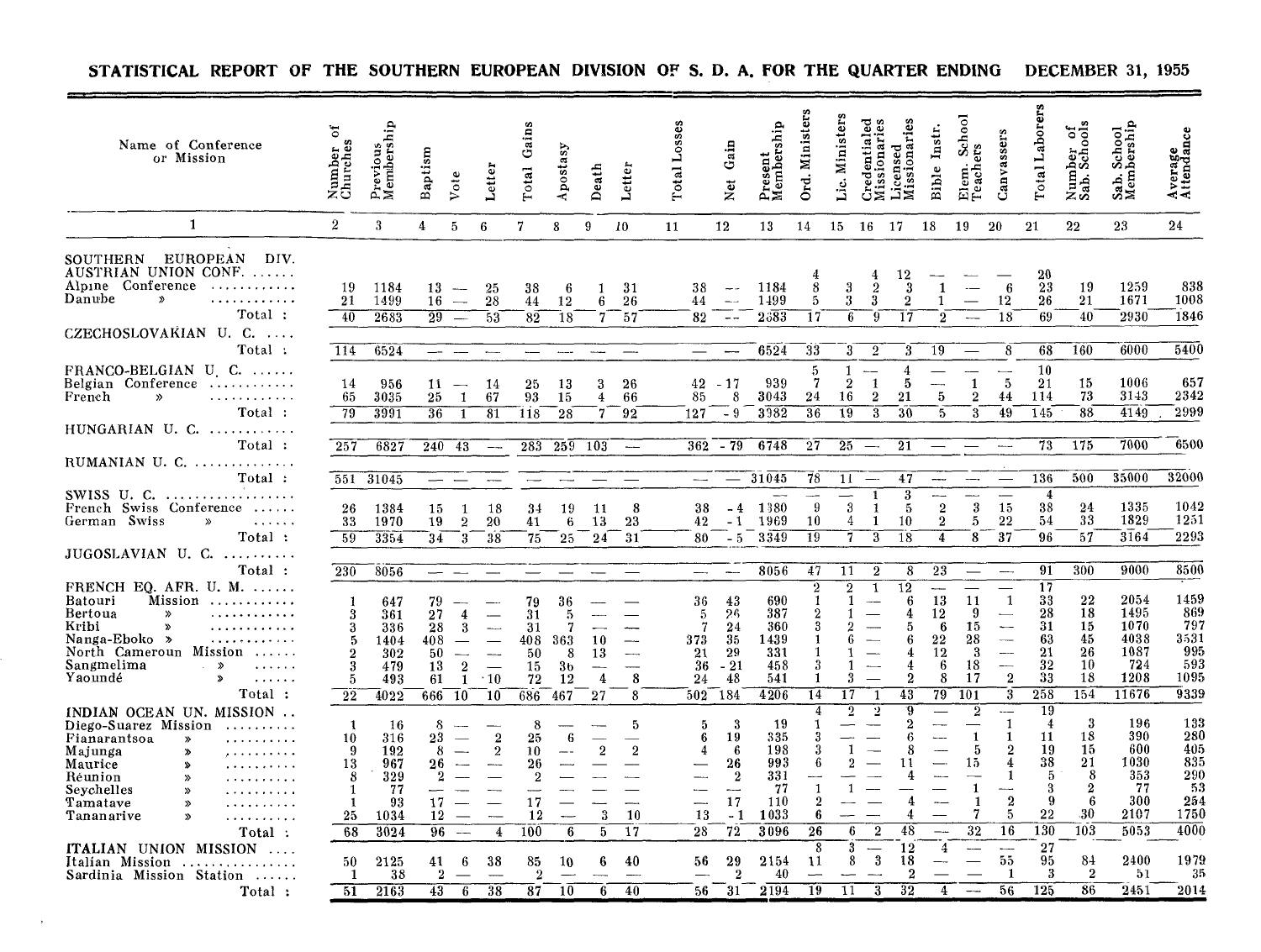| NORTH AFRICAN UN. MISSION<br>Algerian-Tunisian Mission<br>$\cdots$<br>Moroccan<br>$\rightarrow$<br>.<br>Total:<br>PORTUGUESE UNION MISSION<br>Mission<br>Azores<br>. <b>.</b> .<br>Cape Verde<br>$\rightarrow$<br>Madeira<br>$\lambda$<br>.<br>Portuguese Conference<br>.<br>St. Thomas Mission<br>. <b>. .</b><br>$\mathrm{Total}$ :<br><b>PORTUGUESE</b><br>AFRICAN U.M.<br>Bongo Mission<br>.<br>Cuale<br>$\boldsymbol{\mathcal{P}}$<br>.<br>Lucusse<br>$\gg$<br>.<br>Luz<br>X,<br>.<br>Munguluni »<br>.<br>Namba<br>$\boldsymbol{\mathcal{D}}$<br>Nova Lisboa »<br>. <i>.</i><br>Quilengues »<br>. <i>. .</i><br>European Churches<br>Total:<br>BULGARIAN MISSION<br>FRENCH W. AFR. MISSION<br><b>GREEK MISSION</b><br>. . <i>.</i> .             | 637<br>15<br>$\overline{4}$<br>190<br>827<br>19<br>3<br>117<br>249<br>4<br>129<br>$\mathbf{1}$<br>17<br>1412<br>227<br>-1<br>2134<br>26<br>4630<br>23<br>675<br>1<br>149<br>1<br>720<br>1<br>685<br>5<br>803<br>1<br>22<br>1879<br>96<br>1<br>2<br>113<br>9750<br>57<br>3197<br>39<br>1<br>10<br>219<br>$\overline{5}$ | 17<br>4<br>8<br>-5<br>$\overline{\phantom{m}}$<br>22<br>$12 -$<br>2<br>6<br>3<br>28<br>$\bf{2}$<br>7<br>-3<br>28<br>17<br>2<br>132<br>120<br>5<br>12<br>$\sim$<br>$\overline{137}$<br>135<br>$\overline{\phantom{m}}$<br>$\overline{\phantom{a}}$<br>$\overline{\phantom{m}}$<br>$\overline{2}$<br>$\overline{\phantom{a}}$<br>$\overline{\phantom{a}}$<br>4<br>$\sim$<br>$\sim$                                                                           | $21-$<br>32<br>13<br>32<br>34<br>$\boldsymbol{2}$<br>6<br>33<br>20<br>7<br>48<br>20<br>2<br>132<br>$120\,$<br>5<br>12<br>$\bar{2}72$<br>$\sim$<br>$\sim$<br>$\bf{2}^-$<br>4<br>$\sim$        | 22<br>4<br>9<br>31<br>4<br>26<br>В<br>27<br>6<br>5<br>-1<br>4<br>9<br>1<br>$\overline{\phantom{a}}$<br>$\overline{\phantom{a}}$<br>$\overline{\phantom{a}}$<br>$\sim$                                                                         | - 37<br>58.<br>9<br>4<br>$67 - 33$<br>1<br>1<br>ÿ,<br>ember<br>6<br>—<br>52<br>$-19$<br>7<br>سند<br>ε<br>53<br>$-5$<br>b.<br>5<br>Мiз<br><br>$\sim$<br>-1<br>$\overline{2}$<br>136<br>136<br>$-4$<br>120<br>$\overline{\phantom{a}}$<br>5<br>$\overline{\phantom{a}}$<br>7<br>5<br>$\overline{146}$<br>126<br>136<br>$\overline{\phantom{0}}$<br>$\longrightarrow$<br>$\boldsymbol{2}$<br>$\hspace{0.05cm}$<br>3<br>1 | 9<br>600<br>194<br>794<br>6<br>118<br>-1<br>249<br>135<br>$\overline{\phantom{0}}$<br>8<br>1393<br>234<br>-1<br>14<br>2:29<br>6<br>8<br>4630<br>3<br>676<br>151<br>720<br>681<br>923<br>1879<br>96<br>6<br>120<br>9876<br>34<br>9<br>3197<br>12<br>1<br>222<br>1 | 9<br>--<br>10<br>8<br>2<br>26<br>$\sim$<br>$\overline{4}$<br>$\overline{\phantom{a}}$<br>$-\mathord{-}$<br>3<br>1                                                                                                                | 12<br>9<br>9<br>4<br>14<br>-10<br>39<br>7<br>10<br>$\bf{2}$<br>1<br>$^{9}$                                                                                                                                             | 4<br>ñ<br>$\mathbf{1}$<br>-11<br>1<br>12<br>1<br>36<br>$\overline{\phantom{a}}$<br>28<br>$\sim$<br>10<br>$\overline{\phantom{a}}$<br>25<br>$\overline{\phantom{0}}$<br>$\overline{2}$<br>14<br>9<br>$\boldsymbol{2}$<br>156<br>$\overline{2}$<br>$r = 1$<br>$\overline{\mathbf{2}}$<br>للمسد | Ð<br>19<br>9<br>33<br>5<br>4<br>1<br>29<br>$\mathbf{z}$<br>48<br>20<br>59<br>35<br>12<br>34<br>14<br>16<br>42<br>12<br>$^{\circ}$ 2<br>264<br>$\overline{23}$<br>4<br>8<br>4 | 502<br>11<br>199<br>6<br>701<br>17<br>147<br>4<br>452<br>6<br>380<br>$\overline{2}$<br>17<br>1960<br>-8<br>176<br>3115<br>37<br>93<br>5682<br>54<br>4982<br>864<br>11<br>33<br>1659<br>1663<br>11<br>2195<br>41<br>4397<br>80<br>$22\,$<br>891<br>252<br>5<br>22585<br>350<br>$\overline{39}$<br>2672<br>11<br>-1<br>5<br>221<br>40 | 431<br>138<br>569<br>130<br>274<br>400<br>1524<br>155<br>2483<br>4667<br>3223<br>449<br>1500<br>1490<br>2204<br>2290<br>470<br>240<br>16533<br>2200<br>14<br>181<br>37 |
|-------------------------------------------------------------------------------------------------------------------------------------------------------------------------------------------------------------------------------------------------------------------------------------------------------------------------------------------------------------------------------------------------------------------------------------------------------------------------------------------------------------------------------------------------------------------------------------------------------------------------------------------------------------------------------------------------------------------------------------------------------|------------------------------------------------------------------------------------------------------------------------------------------------------------------------------------------------------------------------------------------------------------------------------------------------------------------------|------------------------------------------------------------------------------------------------------------------------------------------------------------------------------------------------------------------------------------------------------------------------------------------------------------------------------------------------------------------------------------------------------------------------------------------------------------|----------------------------------------------------------------------------------------------------------------------------------------------------------------------------------------------|-----------------------------------------------------------------------------------------------------------------------------------------------------------------------------------------------------------------------------------------------|-----------------------------------------------------------------------------------------------------------------------------------------------------------------------------------------------------------------------------------------------------------------------------------------------------------------------------------------------------------------------------------------------------------------------|------------------------------------------------------------------------------------------------------------------------------------------------------------------------------------------------------------------------------------------------------------------|----------------------------------------------------------------------------------------------------------------------------------------------------------------------------------------------------------------------------------|------------------------------------------------------------------------------------------------------------------------------------------------------------------------------------------------------------------------|----------------------------------------------------------------------------------------------------------------------------------------------------------------------------------------------------------------------------------------------------------------------------------------------|------------------------------------------------------------------------------------------------------------------------------------------------------------------------------|-------------------------------------------------------------------------------------------------------------------------------------------------------------------------------------------------------------------------------------------------------------------------------------------------------------------------------------|------------------------------------------------------------------------------------------------------------------------------------------------------------------------|
| ISRAEL MISSION<br>. <i>.</i><br>SPANISH CHURCH                                                                                                                                                                                                                                                                                                                                                                                                                                                                                                                                                                                                                                                                                                        | $\overline{34}$<br>$\mathbf{1}$<br>16<br>1095                                                                                                                                                                                                                                                                          | 9<br>----<br>$\overline{\phantom{m}}$<br>$^{22}$<br>25<br>$\hspace{0.1mm}-\hspace{0.1mm}$                                                                                                                                                                                                                                                                                                                                                                  | 9<br>7<br>47                                                                                                                                                                                 | 1<br>—<br>27<br>$\overline{1}$                                                                                                                                                                                                                | 8<br>32<br>15                                                                                                                                                                                                                                                                                                                                                                                                         | $\tilde{2}$<br>$\overline{35}$<br>8<br>1110                                                                                                                                                                                                                      | 9<br>-1                                                                                                                                                                                                                          | $\overline{2}$<br>-8                                                                                                                                                                                                   | 5<br>$\overline{\phantom{a}}$                                                                                                                                                                                                                                                                | 33                                                                                                                                                                           | 18<br>1555                                                                                                                                                                                                                                                                                                                          | 1043                                                                                                                                                                   |
|                                                                                                                                                                                                                                                                                                                                                                                                                                                                                                                                                                                                                                                                                                                                                       |                                                                                                                                                                                                                                                                                                                        |                                                                                                                                                                                                                                                                                                                                                                                                                                                            |                                                                                                                                                                                              | <b>RECAPITULATION</b>                                                                                                                                                                                                                         |                                                                                                                                                                                                                                                                                                                                                                                                                       |                                                                                                                                                                                                                                                                  |                                                                                                                                                                                                                                  |                                                                                                                                                                                                                        |                                                                                                                                                                                                                                                                                              |                                                                                                                                                                              |                                                                                                                                                                                                                                                                                                                                     |                                                                                                                                                                        |
|                                                                                                                                                                                                                                                                                                                                                                                                                                                                                                                                                                                                                                                                                                                                                       |                                                                                                                                                                                                                                                                                                                        |                                                                                                                                                                                                                                                                                                                                                                                                                                                            |                                                                                                                                                                                              |                                                                                                                                                                                                                                               |                                                                                                                                                                                                                                                                                                                                                                                                                       | 21                                                                                                                                                                                                                                                               | 5                                                                                                                                                                                                                                | 28                                                                                                                                                                                                                     |                                                                                                                                                                                                                                                                                              | 55                                                                                                                                                                           |                                                                                                                                                                                                                                                                                                                                     |                                                                                                                                                                        |
| SOUTHERN EUROPEAN DIV.<br>Union Conference<br>Austrian<br>Czechoslovakian<br>$\rightarrow$<br>$\mathbf{v}$<br>Franco-Belgian<br>≫<br>Y)<br>Hungarian<br>»<br>≫<br>Rumanian<br>Y)<br>$\rightarrow$<br>Swiss<br>$\bullet$<br>Jugoslavian<br>$\boldsymbol{\lambda}$<br>French Eq. Afr. U. M.<br>Indian Ocean Union Mission<br>Italian<br>»<br>.<br>North African<br>$\rightarrow$<br>≫<br>.<br>Portuguese<br>$\mathbf{v}$<br>$\lambda$<br>$\cdots$<br>Portuguese Afr. »<br>$\boldsymbol{\mathcal{P}}$<br>$\cdots$<br>Buigarian<br>Mission<br>French W. Afr.<br>$\lambda$<br>$\ddot{\phantom{0}}$<br>Greek<br>Σ<br>$\ddot{\phantom{0}}$<br>Israel<br>Y.<br>$\ddot{\phantom{a}}$<br>Spanish Church<br>TOTALS 4th QUARTER, 1955<br>TOTALS 4th QUARTER, 1954 | 2683<br>40<br>6524<br>114<br>3991<br>79<br>6827<br>257<br>31045<br>551<br>3354<br>-59<br>8056<br>230<br>$22\,$<br>4022<br>3024<br>-68<br>2163<br>51<br>827<br>19<br>2134<br>26<br>9750<br>57<br>39<br>3197<br>10<br>1<br>219<br>5<br>-34<br>1<br>1095<br>16<br>88955<br>1635<br>1537<br>96330                          | 29<br>53<br>$\sim$<br>81<br>$\mathbf{1}$<br>36<br>43<br>240.<br>$\overbrace{\phantom{123221111}}$<br>$rac{1}{2}$<br>$\sim$<br>34<br>3<br>38<br>--<br>666<br>-10<br>10<br>96<br>-4<br>$\overline{\phantom{m}}$<br>6<br>38<br>43<br>12<br>$^{22}$<br>$\sim$<br>3<br>28<br>17<br>137<br>135<br>$\overline{\phantom{m}}$<br>$\overline{2}$<br>4<br>9<br>$\overline{\phantom{a}}$<br>25<br>22<br>$\overline{\phantom{0}}$<br>434<br>1347<br>66<br>716 36<br>401 | 18<br>82<br>118<br>28<br>283<br>259<br>$\sim$<br>25<br>75<br>467<br>686<br>100<br>-6<br>87<br>10<br>34<br>32<br>20<br>48<br>272<br>2<br>4<br>7<br>9<br>47<br>-1<br>873<br>1847<br>99<br>1153 | 7<br>57<br>92<br>7<br>103<br>$\overline{\phantom{a}}$<br>31<br>24<br>----<br>8<br>$^{27}$<br>17<br>5.<br>40<br>6<br>31<br>4<br>27<br>6<br>9<br>$\sim$<br>$\mathbf{1}$<br>$\overline{\phantom{a}}$<br>-1<br>27<br>4<br>340<br>195<br>57<br>408 | 82<br>members<br>- 9<br>127<br>$-79$<br>362<br>$\overline{\phantom{0}}$<br>$\sim$<br>80<br>$-5$<br>$\sim$<br>Missing<br>502<br>184<br>28<br>72<br>56<br>31<br>67<br>- 33<br>53<br>$-5$<br>146<br>126<br>136<br>$\bf{2}$<br>1<br>3<br>8<br>-1<br>15<br>32<br>136 1544<br>303<br>$-564$ 589<br>$\overline{\phantom{a}}$                                                                                                 | 2683<br>17<br>33<br>6524<br>36<br>3982<br>27<br>6748<br>78<br>31045<br>3349<br>19<br>47<br>8956<br>4206<br>-14<br>3 196<br>26<br>19<br>2194<br>794<br>6<br>2129<br>-14<br>876<br>34<br>9<br>3197<br>-12<br>222<br>35<br>2<br>8<br>1110<br>412<br>89258<br>96919  | 9<br>6<br>$\overline{2}$<br>3<br>3<br>19<br>25<br>11<br>3<br>7<br>11<br>2<br>17<br>1<br>$\bf{2}$<br>-6<br>3<br>11<br>$\overline{2}$<br>6<br>10<br>26<br>3<br>-1<br>9<br>$\mathbf{1}$<br>$\overline{175}$<br>34<br>379 142<br>-36 | $\overline{2}$<br>17<br>19<br>3<br>5<br>30<br>21<br>47<br>18<br>4<br>23<br>-8<br>79<br>43<br>48<br>$\overline{4}$<br>32<br>14<br>$\overline{\phantom{0}}$<br>39<br>7<br>10<br>9<br>2<br>8<br>377<br>151<br>352<br>-209 | 18<br>8<br>$\overline{\phantom{0}}$<br>3<br>49<br>$\qquad \qquad$<br>37<br>8<br>3<br>101<br>32<br>16<br>56<br>$\overline{\mathbf{5}}$<br>12<br>-1<br>$\overline{2}$<br>156<br>$\overline{2}$<br>5<br>301<br>213                                                                              | 69<br>68<br>145<br>73<br>136<br>96<br>91<br>258<br>130<br>125<br>33<br>48<br>264<br>23<br>4<br>8<br>4<br>33<br>1663                                                          | 2930<br>40<br>6000<br>160<br>4149<br>-88<br>7000<br>175<br>35000<br>500<br>-57<br>3164<br>300<br>9000<br>154<br>11676<br>103<br>5053<br>2451<br>86<br>701<br>17<br>37<br>3115<br>22585<br>350<br>39<br>2672<br>-11<br>-1<br>221<br>5<br>40<br>18<br>1555<br>117323<br>2131<br>293 211 1622 2151 122263 107314                       | 1846<br>5400<br>2999<br>6500<br>32000<br>2293<br>8500<br>9339<br>4000<br>2014<br>569<br>2483<br>16533<br>2200<br>-14<br>181<br>37<br>1043<br>97951                     |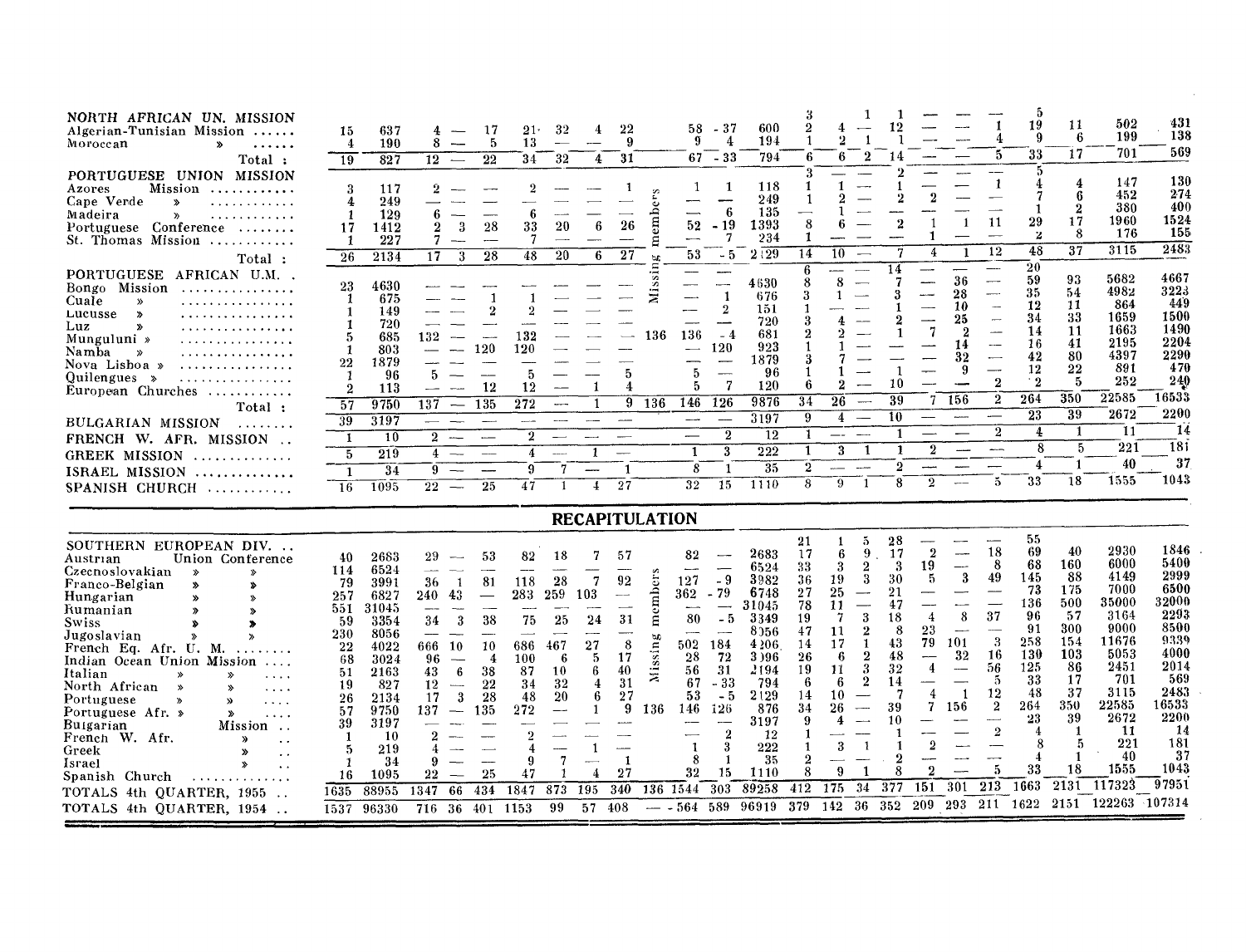### The Hundredfold Rewards

#### (continued from page 7)

America. This was the first Adventist church. Then other lights began to come on, in the central part of North America, then the western part; and you saw a light at the place where we are today, and lights down there in Africa. Yes, you saw lights all around the world.

But you may not remember these facts: *The Review and Herald* was started in 1850, and our first Sabbath school in 1853. The first church school was opened in the same year. The first tent effort was held in 1854. The tithing principle was adopted in 1859. The name of our church was<br>chosen in 1860. The first General Conference The first General Conference session was held in 1863. Twenty delegates from six conferences represented only 3,500 baptized members. The last General Conference in San Francisco had an attendance of more than 1,100 delegates. In some of our camp-meetings this year there were upwards of 20,000 people. Quite a difference! There were representatives at the last General Conference from 109 countries of the world. We sent our first missionary to Europe 81 years ago in 1874. He came to Switzerland. Today in Europe there are three divisions of the General Conference with a baptized membership of more than 200,000. See what God has done! Do you see the hundredfold rewards of the sacrifices and service in the various parts of your countries? I see them today. And you will find them in the churches of this and all other countries of Europe. Do you know that in all the world we have more than 40,000 regularly employed workers? We sent the first missionary overseas in 1874, and the first missionary to a non-Christian land 61 years ago — to Africa. Now in the Southern African Division alone at the end of last year there were 126,000 baptized believers. I have been out in the Barotseland Mission and have stood by the stone marker of the first camp. At a short distance is a little cemetery that marks the graves of some of the pioneers who rest from their labors. They saw the hundredfold rewards in their day, but those rewards have been greatly multiplied.

Today this church to which you and I belong maintains 2,000 missionaries and has a world membership of more than a million. More than 1.000 Voice of Prophecy radio and television stations send our programs over the air. Our sales in literature today reach more than \$ 17.000.000 per year, published in 200 different languages and dialects and circulated in 187 countries in the world. The work of God is established in countries

representing 98.5 per cent of the world's population, leaving only 1.5 per cent where we have not yet established this cause. So you see how the work of God is going. Brethren and sisters, the hundredfold rewards are to be seen everywhere....

I was down in South America on the shores of Lake Titicaca. If you have read of F. A. Stahl, this story will be interesting to you. They were having a meeting. I had an interpreter sitting with ine, and 1 saw the people rise up as one person and stand with bowed heads. Then someone began to talk, and someone else talked, and I saw them vote with their hands. I said to my interpreter, "What is happening?" "Well," he said, "news travels very slowly among the Indian people, and the president has just announced to them the death of Elder Stahl." And so they voted a vote of sympathy to Sister Stahl; and the next vote was the expression of their gratitude for having sent to them such a great apostle as Elder Stahl. Someone said Elder and Mrs. Stahl established eighteen mission stations, and everyone of them had been a success. We went out to the lakeside and saw their old home. Brethren, you wouldn't live in that kind of a house. But they were content to live in it because just across the highway was a beautiful church, and around the edge of the lake were little villages where Seventhday Adventists lived and on Sabbath filled that church. There were evidences of the sacrifices, but, oh, what multiplied evidences of the hundredfold rewards!

We might go on multiplying these evidences. I want to give you one more and then I must close. A missionary in India went out to see a native preacher, and as he came nearer he saw him down in the crags quarrying stone for his church. Over on the hillside were a herd of buffalo cows. Every man in India would covet a herd of buffalo cows. As the missionary drew near he said to the brother, "Is that your herd of cows?" The brother looked at that herd of cattle almost with longing. Then he turned to his little church with its slowly-rising walls, and said, *"This is my herd of cows!"* He was putting his all into it, and the missionary knew he was putting money from his own nocket into it. Oh how many times we see these evidences!

I ask you, my brother, my sister, has any father, any mother been called upon to make too great a sacrifice to send a son or a daughter to the mission field? Did the pioneers of this cause make too great a sacrifice? Are you getting weary

 $\ddot{\cdot}$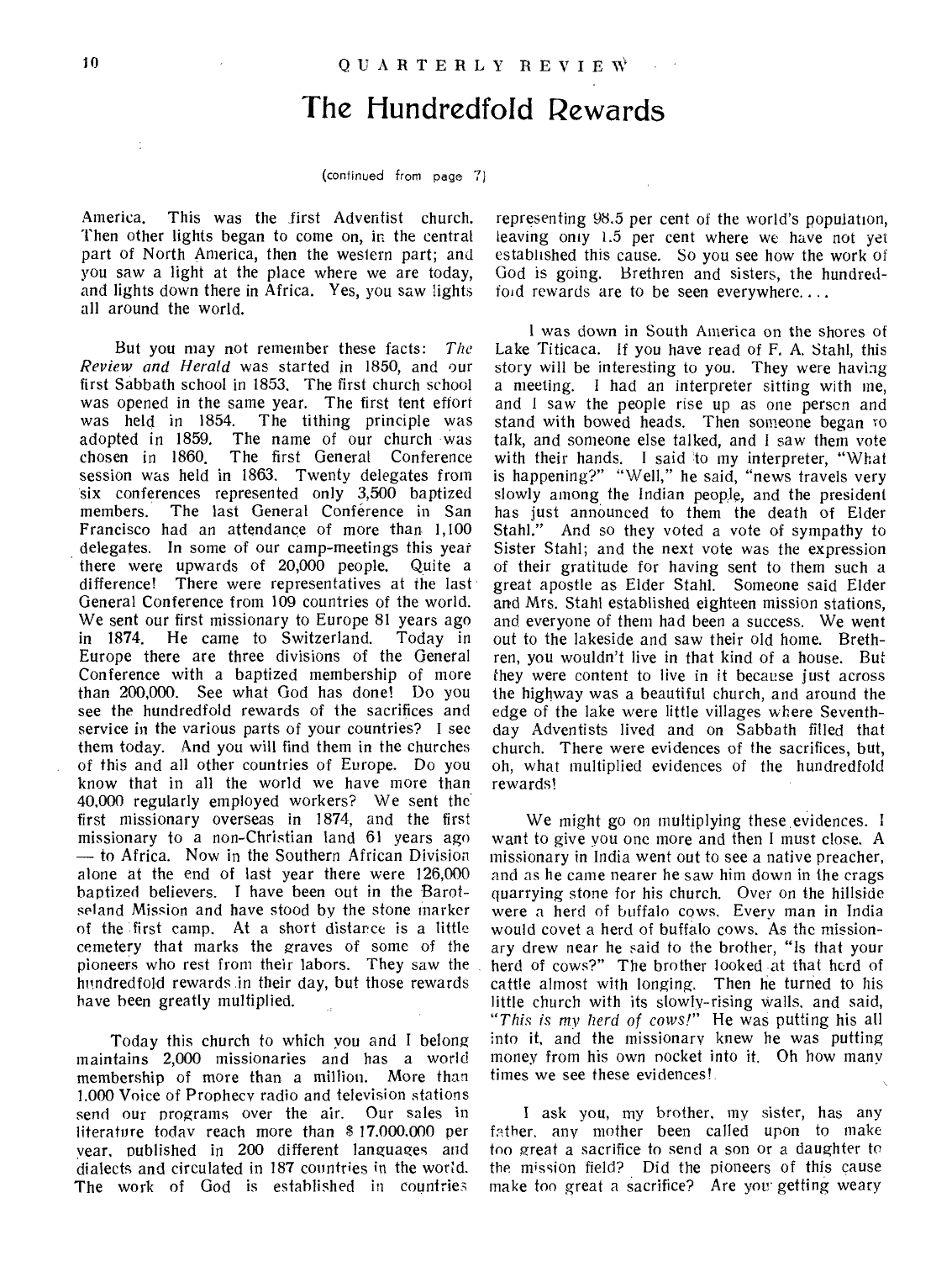of the calls for funds? I ask you, deep down in your heart do you think you have made yet too great a sacrifice?

The wife of one of our workers in China was murdered while her husband was away visiting churches in the field. I was acquainted with her father and mother and I wrote a letter of sympathy to them, and in that letter I told them of the sympathy of the Chinese people. What did this father write back? "If I had another daughter I would give her to China." He didn't feel that the sacrifices were too great.

Brethren and sisters, the work is not yet finished. I have tried to show you the evidences of the hundredfold rewards; but we are told that the work must be finished in a spirit of greater sacrifice than<br>when it was begun. Sometimes I wonder  $\sim$  I Sometimes I wonder  $-$  I wonder if we are manifesting today the same spirit of sacrifice that the pioneers manifested. Recently a: friend of mine gave me a quotation from Gibbons, speaking of the city of Constantinople in the tenth century. It had reached the pinnacle of its culture and influence in the world and was on the downward way. Gibbons says of the people of that time that "they held in their lifeless hands the precious riches <sup>f</sup>their fathers without inheriting their spirit." The thought came to me, could it be said of God's people today — the people of the church. the leaders of the  $church$  -- that they hold in their lifeless hands the nrecious riches of their nioneers without inheriting their snirit? When I think of these things. my brethren and sisters. I feel like rededicating my life

to the unfinished task. My heart cries out for that power, for that promised blessing that brings all other blessings in its train, and I know it comes through prayer. Do you, my brethren of the ministry feel as I do today? Do you long for that power? Do you desire to have Christ living within so that you can say to those in need, "Such as I have, give I thee"? If you feel as I do today, I invite you to stand with me — the leaders of the church. I wonder whether the church members here would like to join their leaders — members and leaders standing together in rededication to the great unfinished task. May God bless you and give you courage for the future, and many times the hundredfold rewards of sacrifice and service.

I would like to close with these words: "I have talked about the rewards of sacrifice and service, and the *promised* rewards *are* very great. But I would show you a better way:

> It is not for reward that we labor; It is not for success we toil; Nor for joy, renown, or pleasure, Or to win the victor's spoil. It is the love of Christ that constrains us; This motive leads us on; Love to Him alone sustains us; Let us labor and be strong.

If we labor by this constraining love we shall always share the joy in service, and the rewards will not be lacking.

#### **Report of the Home Missionary Department of the Southern European Division**  For the Year 1955

|                                                                                                                                                                                                                                                                                                                                                         | ustrian.<br>L.C.                                  |                                             |                                                    | ದ≍                         |                                              | Italia<br>U.M.                                 | orth<br>M.<br>えつ                           | Portuguese<br>U.M.                             |                                                | panisl<br>hurch                             | ä                                                         |
|---------------------------------------------------------------------------------------------------------------------------------------------------------------------------------------------------------------------------------------------------------------------------------------------------------------------------------------------------------|---------------------------------------------------|---------------------------------------------|----------------------------------------------------|----------------------------|----------------------------------------------|------------------------------------------------|--------------------------------------------|------------------------------------------------|------------------------------------------------|---------------------------------------------|-----------------------------------------------------------|
| Number added to union membership since last<br>report as a result of lay members' missionary<br>work<br>Number of churches and companies reporting                                                                                                                                                                                                      | 91<br>40                                          | 45<br>49                                    | 49<br>50                                           |                            | 86<br>27                                     | 303<br>47                                      | 55<br>16                                   | 79<br>23                                       | 57                                             | 127<br>12                                   | 835<br>321                                                |
| Churches holding first Sabbath missionary<br>service<br>Churches holding weekly missionary service<br>Churches conducting training classes                                                                                                                                                                                                              | 40<br>38<br>5                                     | 35<br>36                                    | 50<br>47                                           | ORT                        | 22<br>$\frac{25}{25}$                        | 46<br>46<br>11                                 | 16<br>15                                   | 23<br>21                                       | 57<br>57<br>57                                 | 12<br>12<br>15                              | 301<br>297<br>128                                         |
| Churches with one or more service companies<br>in operation $\ldots \ldots \ldots \ldots \ldots \ldots \ldots \ldots$<br>Institutes, rallies, and conventions held<br>Persons reporting missionary work<br>Bible readings and gospel meetings conducted<br>Missionary contacts<br>Pieces missionary literature distributed $\ldots$ .<br>Persons helped | 38<br>8<br>975<br>7561<br>18519<br>82614<br>14192 | 44<br>353<br>3431<br>8765<br>153637<br>2498 | 55<br>11<br>637<br>4232<br>11348<br>130553<br>7500 | RE<br>$\tilde{\mathbf{z}}$ | 25<br>1310<br>8312<br>27905<br>22349<br>2517 | 34<br>1605<br>40393<br>33106<br>132765<br>9089 | 12<br>827<br>8002<br>8032<br>29324<br>2835 | 20<br>1702<br>21735<br>38737<br>58462<br>20645 | 57<br>5815<br>41835<br>64174<br>22648<br>23698 | 16<br>1095<br>5083<br>12852<br>3575<br>5160 | 301<br>21<br>14319<br>140584<br>223438<br>635927<br>88134 |
|                                                                                                                                                                                                                                                                                                                                                         | * 3 quarters                                      |                                             |                                                    |                            |                                              |                                                |                                            |                                                |                                                |                                             |                                                           |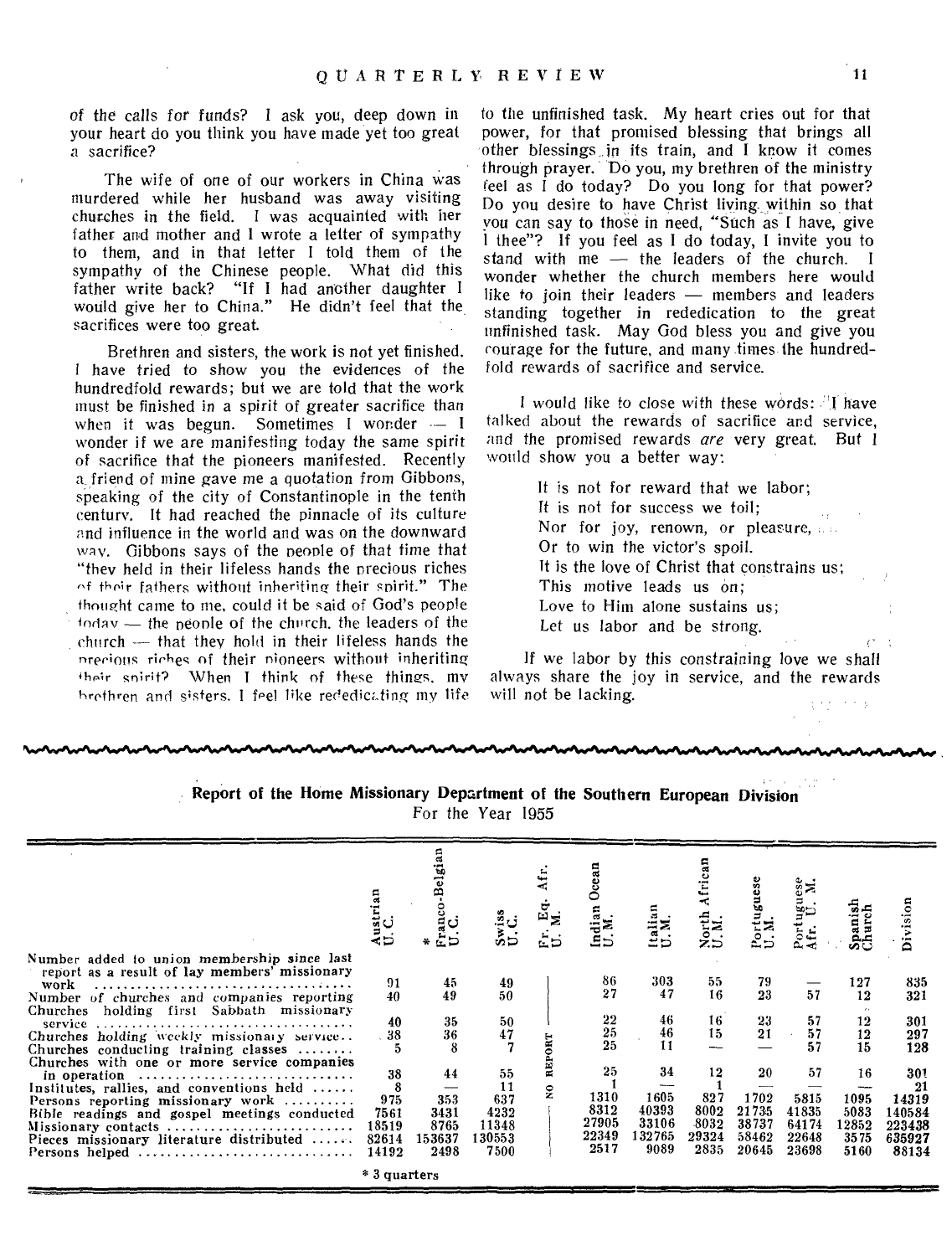$\sim$   $\sim$ 

 $\ddot{\phantom{a}}$ 

 $\hat{\epsilon}$ 

### Report of the Publishing Department of the Southern European Division

|                                                                                                                                                                                                                                                                                                                                                                                                   |                                                        |                                                                                    |                                                                | For the Year 1955                                                                                                                       |                                                          |                                                               |                                                                                      |                                                                                                                                                         |                                                            |                                                                                                                                           |
|---------------------------------------------------------------------------------------------------------------------------------------------------------------------------------------------------------------------------------------------------------------------------------------------------------------------------------------------------------------------------------------------------|--------------------------------------------------------|------------------------------------------------------------------------------------|----------------------------------------------------------------|-----------------------------------------------------------------------------------------------------------------------------------------|----------------------------------------------------------|---------------------------------------------------------------|--------------------------------------------------------------------------------------|---------------------------------------------------------------------------------------------------------------------------------------------------------|------------------------------------------------------------|-------------------------------------------------------------------------------------------------------------------------------------------|
|                                                                                                                                                                                                                                                                                                                                                                                                   | Average<br>Number of<br>Colporteurs                    | ัธ<br>Number<br>Hours                                                              |                                                                | Value of Books<br>in Dollars                                                                                                            |                                                          | Value of<br>Periodicals<br>in Dollars                         |                                                                                      | Total<br>of Sales<br>Currency<br>Grand<br>Value<br>Local (                                                                                              |                                                            | Grand Totals<br>in Dollars                                                                                                                |
| AUSTRIAN U.C.<br>Alpine Conf.<br>Danube Conf.                                                                                                                                                                                                                                                                                                                                                     | 13<br>26<br>39                                         | 17,903<br>35,503<br>53,406                                                         | \$                                                             | 75,414.20                                                                                                                               | \$                                                       |                                                               | Sch.<br>Sch.                                                                         | $681,705-$<br>$1,342,611-$<br>$2,024,316-$                                                                                                              |                                                            | 80,971.04                                                                                                                                 |
| FRANCO-BELGIAN U.C.<br>Belgian Conf.<br>French Conference                                                                                                                                                                                                                                                                                                                                         | 5<br>44<br>49                                          | 9,858<br>78,470<br>88,328                                                          | \$                                                             | 52,433.61                                                                                                                               |                                                          | \$152,247.64                                                  | FrF.<br>FrF.                                                                         | $6,411,524-$<br>$65,757,513\ldots$<br>$72,169,037-$                                                                                                     | \$                                                         | \$205,681.25                                                                                                                              |
| SWISS U.C.<br>German Swiss Conf.                                                                                                                                                                                                                                                                                                                                                                  | 23<br>17<br>40                                         | 31,042<br>20,276<br>51,318                                                         | \$                                                             | 52,715.45                                                                                                                               | \$                                                       | $\overline{46,784.72}$                                        | SFr.                                                                                 | 244.920<br>169,615.30<br>414,535.30                                                                                                                     | \$                                                         | 97,415.70                                                                                                                                 |
| ANGOLA UNION MISSION                                                                                                                                                                                                                                                                                                                                                                              |                                                        | $\overline{\phantom{m}}$                                                           | \$                                                             | 2,641.13                                                                                                                                | \$                                                       |                                                               | Ang.                                                                                 | 73,370,50                                                                                                                                               | \$                                                         | 2,641.13                                                                                                                                  |
| FR, EQ. AFR, U.M. $\dots \dots \dots \dots \dots$                                                                                                                                                                                                                                                                                                                                                 | $\overline{\mathbf{4}}$                                |                                                                                    | \$                                                             | 2,113.27                                                                                                                                | \$                                                       |                                                               | CFr.                                                                                 | 370,750                                                                                                                                                 | \$                                                         | 2,113.27                                                                                                                                  |
| INDIAN OCEAN U.M.<br>.                                                                                                                                                                                                                                                                                                                                                                            | 40                                                     | 7,735                                                                              | \$                                                             | 17,218.64                                                                                                                               | \$                                                       |                                                               | CFr.                                                                                 | $3,020,817-$                                                                                                                                            | Я                                                          | 17,218.64                                                                                                                                 |
| ITALIAN U.M.                                                                                                                                                                                                                                                                                                                                                                                      | 59                                                     | 63,642                                                                             | \$                                                             | 32,749.41                                                                                                                               | Я                                                        | 49,858.38                                                     | Lire                                                                                 | $50,065,455,$ —                                                                                                                                         | S                                                          | 82,607.79                                                                                                                                 |
| NORTH AFRICAN U.M.<br>Algerian Miss.<br>Moroccan Miss.                                                                                                                                                                                                                                                                                                                                            | 7<br>5<br>12                                           | 6,790<br>5,273<br>12,063                                                           | \$<br>\$<br>\$                                                 | 12,909.34                                                                                                                               | \$<br>\$<br>\$                                           | 14,503.58                                                     | FrF.<br>FrF.                                                                         | 4,811,104<br>$4,807,544\dots$<br>$9,618,648-$                                                                                                           | \$                                                         | 27.412.92                                                                                                                                 |
| PORTUGUESE U.M.                                                                                                                                                                                                                                                                                                                                                                                   | $\overline{13}$                                        | 16,705                                                                             | \$                                                             | 7,077.76                                                                                                                                | $\cdot$                                                  | 4,403.70                                                      | Esc.                                                                                 | 318,930.50                                                                                                                                              | \$                                                         | 11,481.46                                                                                                                                 |
| PORTUGUESE AFR. U.M.                                                                                                                                                                                                                                                                                                                                                                              | 1                                                      | 159                                                                                | \$                                                             | 1,401.80                                                                                                                                | \$                                                       |                                                               | Esc.                                                                                 | 39,209.                                                                                                                                                 | \$                                                         | 1,401.80                                                                                                                                  |
| SPANISH CHURCH                                                                                                                                                                                                                                                                                                                                                                                    | 24                                                     | 22,024                                                                             | \$                                                             | 27,635.91                                                                                                                               | \$                                                       |                                                               | Pes.                                                                                 | 1,024,153                                                                                                                                               | \$                                                         | 25,603.80                                                                                                                                 |
|                                                                                                                                                                                                                                                                                                                                                                                                   |                                                        |                                                                                    |                                                                | <b>RECAPITULATION</b>                                                                                                                   |                                                          |                                                               |                                                                                      |                                                                                                                                                         |                                                            |                                                                                                                                           |
| Austrian U.C.<br>.<br>Franco-Belgian U.C.<br>.<br>Swiss U.C. $\dots \dots \dots \dots \dots \dots \dots \dots \dots$<br>Angola Union Mission<br>. <i>.</i> .<br>Fr. Eq. Afr. U.M.<br>Indian Ocean U.M.<br>Italian U.M. $\ldots \ldots \ldots \ldots \ldots \ldots \ldots$<br>North African U.M.<br>Portuguese $U.M. \ldots \ldots \ldots \ldots \ldots$<br>Portuguese Afr. U.M.<br>Spanish Church | 39<br>49<br>40<br>4<br>40<br>59<br>12<br>13<br>1<br>24 | 53,406<br>88,328<br>51,318<br>7,735<br>63,642<br>12,063<br>16,705<br>159<br>22,024 | \$<br>\$<br>\$<br>\$<br>\$<br>\$<br>\$<br>\$<br>\$<br>\$<br>\$ | 75,414.20<br>52.433.61<br>52,715.45<br>2,641.13<br>2,113.27<br>17.218.64<br>32,749.41<br>12,909.34<br>7,077.76<br>1,401.80<br>27,635.91 | \$<br>\$<br>\$<br>\$<br>\$<br>\$<br>\$<br>\$<br>\$<br>\$ | 152,247.64<br>46,784.72<br>49,858.38<br>14,503.58<br>4,403.70 | Sch.<br>FrF.<br>SFr.<br>Ang.<br>CFr.<br>CFr.<br>Lire<br>FrF.<br>Esc.<br>Esc.<br>Pes. | $2,024,316$ -<br>72,169,037<br>414,535.30<br>73,370.50<br>370,750<br>$3,020,817-$<br>$50.065,455,$ —<br>9,618,648<br>318,930.50<br>39,209<br>1,024,153, | \$<br>\$<br>\$<br>\$<br>\$\$<br>\$<br>\$<br>\$<br>\$<br>\$ | 80,971.04<br>205,681.25<br>97,415.70<br>2,641.13<br>2,113.27<br>17,218.64<br>82,607.79<br>27,412.92<br>11,481.46<br>1,401.80<br>25,603.80 |
| <b>TOTALS</b>                                                                                                                                                                                                                                                                                                                                                                                     | 281                                                    | 315,380                                                                            |                                                                | \$285,310.52                                                                                                                            |                                                          | \$267,798.02                                                  |                                                                                      |                                                                                                                                                         |                                                            | \$554,548.80                                                                                                                              |
|                                                                                                                                                                                                                                                                                                                                                                                                   |                                                        |                                                                                    |                                                                |                                                                                                                                         |                                                          |                                                               | $\mathcal{L}_{\mathcal{A}}$                                                          | $\lambda$                                                                                                                                               |                                                            |                                                                                                                                           |

 $\sim$ 

 $\hat{\boldsymbol{\beta}}$ 

 $\hat{\boldsymbol{\beta}}$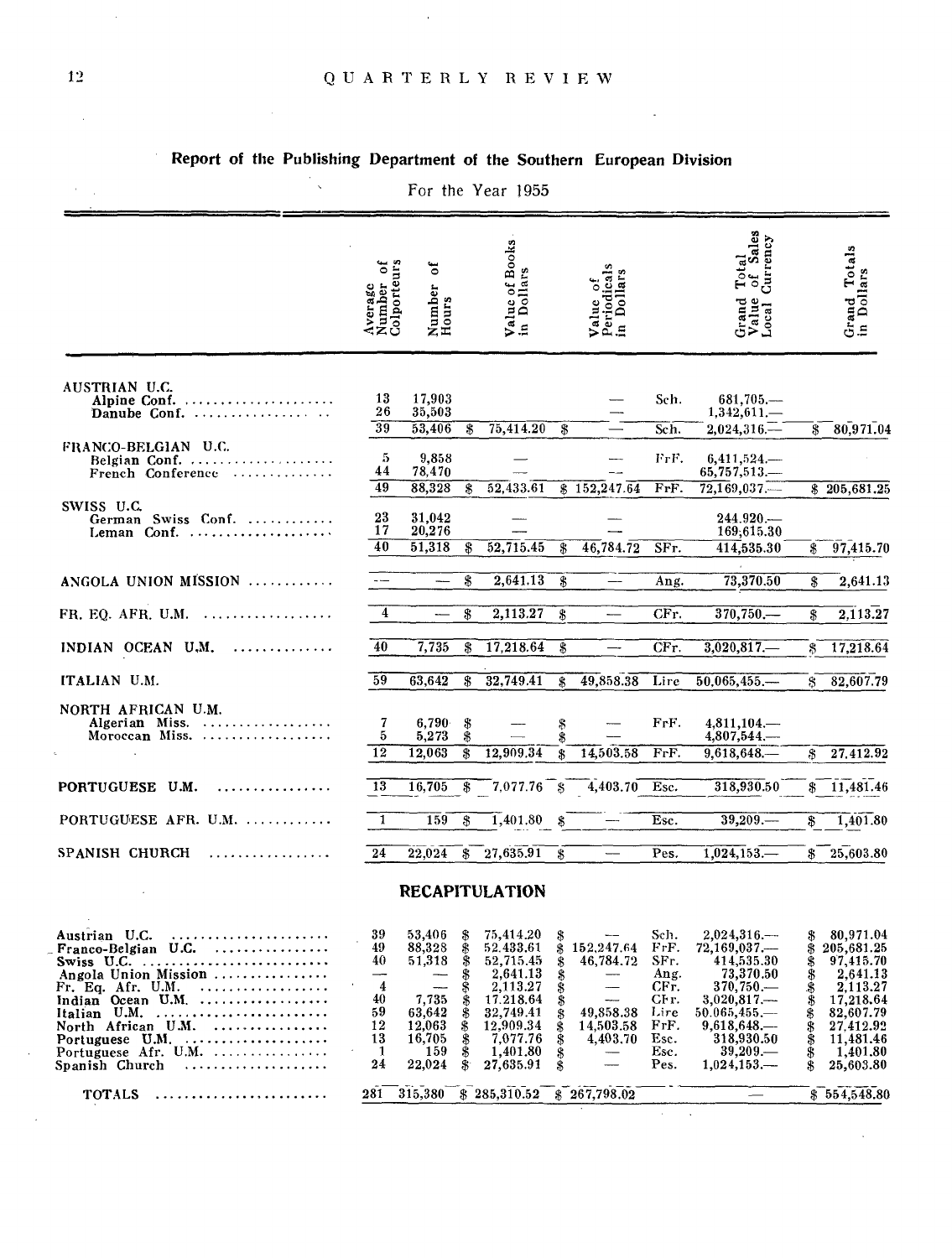### Report of the Missionary Volunteer Department of the Southern European Division

|                                                                                                                                                                                                                                 | ⊲⊃                           | aki<br>ن<br>Š                                                                    | anco-Belgia<br>ت عا           | Hungarian<br>U.C.                                    | Rumanian<br>U.C.     | ں ہے۔<br>ಜಿಸ                 | slavian                                     | Ocean<br>Indian<br>U.M.                          | $\alpha$<br>ËN.<br>ED                                                    | 듢<br><b>Afri</b><br>North<br>U.M. | Portuguese<br>U.M.              | ugue:<br>UM.<br>Port <sub>.</sub> | Bulgarian<br>M.<br>z<br>Greek | Spanish<br>Church              | $Yearly$<br>$1955$<br>S.E.D.<br>Totals |
|---------------------------------------------------------------------------------------------------------------------------------------------------------------------------------------------------------------------------------|------------------------------|----------------------------------------------------------------------------------|-------------------------------|------------------------------------------------------|----------------------|------------------------------|---------------------------------------------|--------------------------------------------------|--------------------------------------------------------------------------|-----------------------------------|---------------------------------|-----------------------------------|-------------------------------|--------------------------------|----------------------------------------|
| Number of Senior societies<br>Number of Junior societies<br>Number of societies reporting<br>Total membership (Seniors)<br>Total membership (Juniors)<br>Total of Senior and Junior young<br>people baptized, regardless of who | 15<br>10<br>22<br>221<br>126 | $75^{\circ}$<br>---<br>——<br>$2000*$<br>$\overline{\phantom{0}}$                 | 30<br>17<br>31<br>579<br>268  | $77^{\circ}$                                         | 300"<br>2000* 14000* | 25<br>14<br>26<br>356<br>197 | 110<br>$\frac{1}{2}$<br>1408 163<br>825 355 | 32<br>8<br>12<br>527<br>$\qquad \qquad - \qquad$ | 45.<br>$\overline{\phantom{a}}$<br>16<br>795<br>$\overline{\phantom{m}}$ | 7<br>7<br>140<br>$\cdots$         | 20<br>9<br>29<br>707<br>382     | 202<br>121<br>323<br>4340<br>2915 | 25<br>4<br>1000               | - 15<br>-12<br>53 282<br>- 81  | 985<br>183<br>482<br>28571<br>5149     |
| labored for them<br>Number baptized whom young peo-<br>ple had a part in winning                                                                                                                                                | 20                           |                                                                                  | 31<br>12                      |                                                      |                      | 23<br>3                      | 53                                          | 118<br>51                                        | 46                                                                       | 27<br>11                          | 76<br>27                        | 676                               |                               |                                | 394<br>790                             |
| Number belonging to missionary<br>bands                                                                                                                                                                                         | 64                           |                                                                                  | 144                           |                                                      |                      | 78                           |                                             | 110                                              | 145                                                                      | 62                                | 174                             | 3555                              |                               | $- 175$                        | 4507                                   |
| REPORT OF MISSIONARY WORK :<br>Number of Bible readings or gospel<br>meetings held<br>Number of missionary contacts<br>Number of persons helped<br>Literature distributed                                                       | 866<br>2500<br>2104<br>7377  | ---                                                                              | 120<br>289<br>142<br>$-32310$ | $\overline{\phantom{a}}$<br>$\overline{\phantom{0}}$ |                      | 256<br>2038<br>103<br>17653  | $-390$<br>$-366$<br>$-204$                  | 2923<br>9537<br>2097<br>5720                     | 3828<br>2951<br>1265<br>13044                                            | 681<br>496<br>470<br>10044        | 18639<br>15626<br>4367<br>38431 | 26708<br>50102<br>18838<br>12157  |                               | -263<br>— 567<br>$-185$<br>-40 | 54674<br>84472<br>29775<br>136776      |
| DEVOTIONAL AND EDUCATIONAL:<br>Number<br>observing<br>the Morning<br>Watch<br>Number completing Bible Year and<br>Character Classics<br>Number taking Reading Course                                                            | 158<br>57<br>80              |                                                                                  | 347<br>41<br>14               |                                                      |                      | 80<br>21<br>22               | $-518$<br>31                                | 189<br>137<br>4                                  | 156<br>50<br>53                                                          | 56<br>14<br>$\overline{2}$        | 391<br>168<br>125               | 3894<br>228<br>244                |                               | 156<br>58<br>-30               | 5945<br>805<br>574                     |
| FINANCIAL:<br>Offerings local society work  \$<br>Ingathering for Missions  \$<br>Offerings special projects $\ldots \ldots$ \$                                                                                                 | 242.72<br>147.95<br>404.05   | $\overline{\phantom{a}}$<br>$\overline{\phantom{a}}$<br>$\overline{\phantom{0}}$ | 176.95<br>2023.10<br>280.45   |                                                      |                      | 26.50<br>1372.50<br>648.50   | $\overline{\phantom{a}}$<br>$-175.15$       | 285.65<br>133.30<br>200.50                       | 48.75<br>116.60<br>9.60                                                  | 25.80<br>2367.95<br>394.20        | 1387.50<br>412.15               | 1.78<br>378.20<br>359.25          |                               | 48.35<br>147.90<br>$70-$       | 856.50<br>8999<br>2811.85              |
|                                                                                                                                                                                                                                 |                              |                                                                                  |                               |                                                      |                      | $t =$ estimated figures      |                                             |                                                  |                                                                          |                                   |                                 |                                   |                               |                                |                                        |

For the Year 1955

 $\hat{\mathcal{A}}$ 

 $\sim$   $\sim$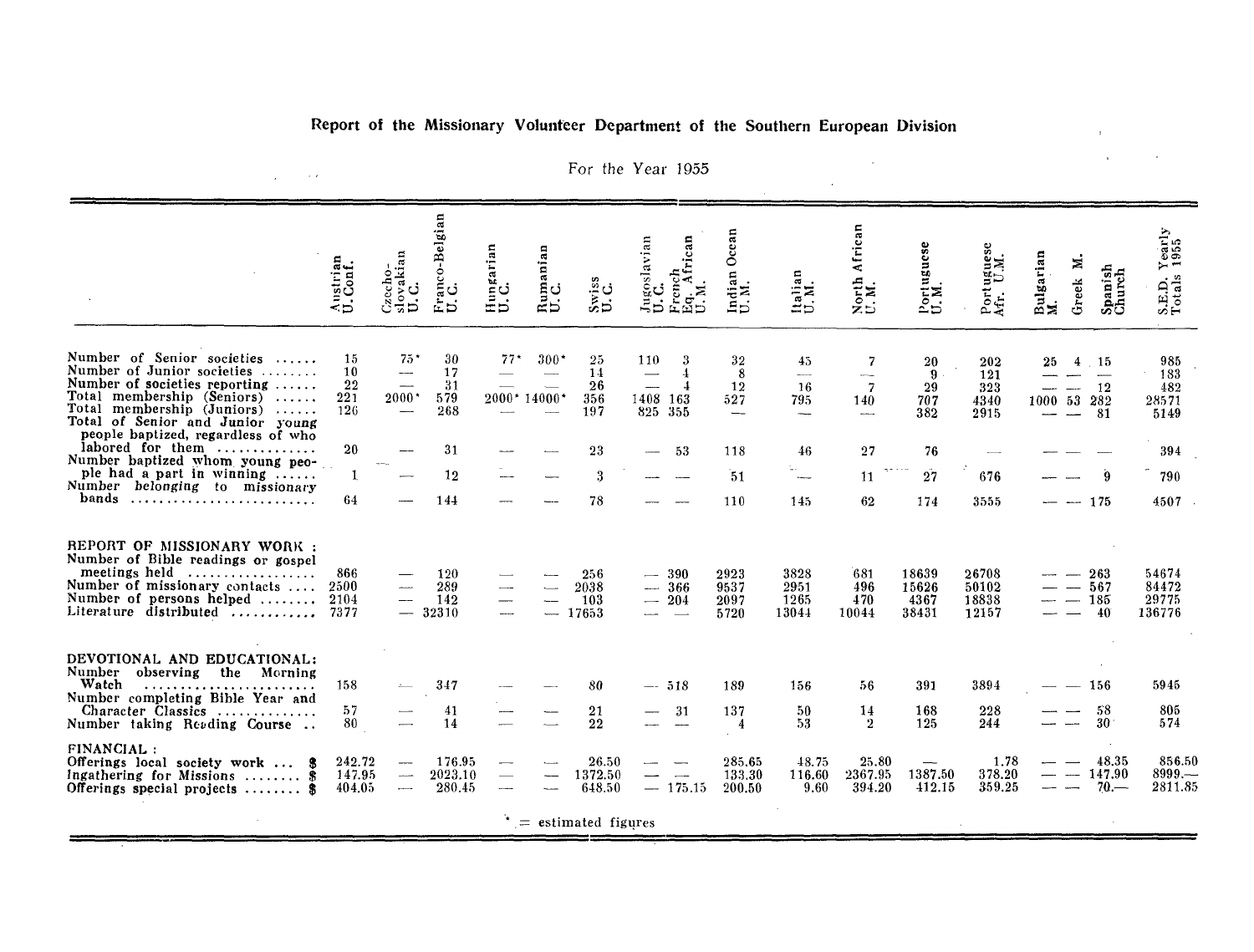1955

for the Year

Division

European

Statistical Summary of the Southern

### SOUTHERN EUROPEAN DIVISION

Missionary Sailings

1955

March

Mrs. A. Cosendai and child, of Switzerland, to French Cameroua '(returning).

#### April

Mr. and Mrs. A. Matter and two children, of Switzerland, to Belgian Congo (returning).

Mr. and Mrs. M. Hecketsweiler and two children, of France, to Madagascar.

August

Mr. and Mrs. A. Bodenmann, of Switzerland, to French Cameroun. Dr. and Mrs. A. Bergman and child, of France, to French Cameroun.

#### September

Mr. J. P. Cosendai, of Switzerland, to French Cameroun (returning). Mr. and Mrs. Manuel Laranjeira and child, of Portugal, to Madeira. Mr. and Mrs. Jorge de Mendonça and child, of Portugal, to Azores.

#### November

Mr. and Mrs. P. Bernard. of France, to Algeria, North Africa,

### Mercy to the Fallen

Wouldst thou an erring soul redeem,

And lead a lost one back to God? Wouldst thou a guardian angel seem To one who long in guilt has trod?

Go kindly to him, take his hand.

With gentle words, within thine own, And by his side a brother stand Till thou the demon sin dethrone.

Scorn not the guilty then, but plead

With him in kindest, gentlest mood, And back the lost one thou mayest lead To God, humanity, and good. Thou art thyself but man, and thou

Art weak, perchance to fall as he, Then mercy to the fallen show,

That mercy may be shown to thee.

Unknown - Author

| $\frac{33}{25}$<br>Membership<br>$\boldsymbol{z}$<br>Toodə2 .ds2'<br>sloodə8 .ds2<br>$\frac{1}{2}$<br>#ăxkârâŭärråv.<br>ន<br>jo 19qum <sub>N</sub><br>663<br>Laborers<br>earbergereada and a<br>2,<br>IsloT<br>$ \mathfrak{D} $ which $\mathfrak{D}$<br>$\frac{3}{21}$<br>$\begin{array}{c c c c c} \hline \multicolumn{3}{c }{\mathbf{a}} & \multicolumn{3}{c }{\mathbf{b}} \\ \hline \multicolumn{3}{c }{\mathbf{b}} & \multicolumn{3}{c }{\mathbf{c}} & \multicolumn{3}{c }{\mathbf{c}} \\ \hline \multicolumn{3}{c }{\mathbf{b}} & \multicolumn{3}{c }{\mathbf{c}} & \multicolumn{3}{c }{\mathbf{d}} \\ \hline \multicolumn{3}{c }{\mathbf{b}} & \multicolumn{3}{c }{\mathbf{c}} & \multicolumn{3}{c }{\mathbf{d}} \\ \hline \multic$<br>- ∞ ဆု ၂<br>Canvassers<br>Teachers<br>293<br> ∞   ဋ္ဌ ဆုု   ဗ္မာ္ဆုု<br>ا $_{\omega}$ ا<br>go<br>$\overline{\phantom{a}}$<br>Ã<br>Elem. School<br>grojonijsul<br>209<br> 485 4 46<br> a <br>5<br>٥<br>Bible<br>səinanoizziM<br>352<br>8.11:35.12。おおいは了3.21128<br>377<br>œ<br>Licensed<br>36<br>$\overline{\phantom{a}}$<br>34<br>səi is noizzi K¦ı-<br>ဇာတာတာ ၂<br>$ $ ယေမျပးမဟုတ် $ $<br>Credentialed<br>Ě<br>142<br><b>; 汨络Ⅱ7ⅡⅣ月6m%4 │ □</b><br>∣≏<br>అ<br>s.19181u!W<br>pəsuəətr<br>412<br>arssarenderse ist<br>چيز<br>erəfaitiM<br>bonisb10<br>8095.R<br>833834495055553355513351<br>833844950555535513351<br>833844950555535513351<br><b>didemodus</b><br>Present<br><b>20145202120 1120 124121</b><br>-7661<br>$_{\rm {ratio}}$ ) 19 $_{\rm N}$ $_{\rm \odot}$<br>4549<br>n 834598854985     148<br>2   23459887498     148<br><sub>29880</sub> ၂၂၀၂၀၂၀<br>    అజ<br>$\frac{1}{2}$ and $\frac{1}{2}$ and $\frac{1}{2}$ and $\frac{1}{2}$<br>គួ ទ្រ  <br>astie.rer<br>Members<br>$\text{Suitsim}\left \mathbb{R}\right $<br>483<br>-- 5<br>ឌ   ಜូក្គី   ៤នងនាក់ ដូច  <br>$q$ l Destl<br><u> 및 [ 만</u> ] 영상 ( 영상 소설 ) 영상<br>Yes120qA ∞<br>8   58   825 353 35<br>  ಎದ ವೆಹ<br>enisd letoT  <mark>'</mark><br> 83 <br>  <u>육</u>  훓~옆뿍흚풂  <br>L<br>$\frac{1}{2}$<br>Letter<br>¢<br>$\mathbf{\hat{z}}$   $\mathbf{\hat{z}}$   $\mathbf{\hat{z}}$   $\mathbf{\hat{z}}$   $\mathbf{\hat{z}}$<br>$\omega \Lambda^{\rm ote}$<br>  ო<br>$\frac{2}{1}$<br>$\log$<br>$\frac{1}{2}$<br>1.54<br>mei1qafl<br>995<br>3288<br>2782<br>2113<br>206<br>1635 96919<br>6524<br>6827<br>41290<br>7658<br>3897<br>786<br>2014<br>8779<br>3197<br>153794700<br>Membership<br>Oivəyq<br>Churches<br>Number<br>$\scriptstyle\sim$<br>ŢО<br>Totals for the year 1955:<br>Totals for the year 1954:<br>Pertuguese Afr. Union Mission<br>Jnion Cont<br>Mission<br>Austrian Union Conference<br>SOUTHERN EUROPEAN DI<br>French West Afr. Mission<br>Name of Conference<br>Σ<br>Π<br>ÿ<br>Union<br>French Eq. African<br>or Mission<br>Bulgarian Mission<br>lzechoslovakian<br>Spanish Church<br>Fanco-Belgian<br>Ocean<br>North African<br>Greek Mission<br>lugoslavian<br>Portuguese<br>Hungarian<br>Rumanian<br>ndian<br>talian<br>Swiss<br>Israe | $\frac{1}{2}$ Average |  |  |  |  |  |  |  |  |  |  |  |
|--------------------------------------------------------------------------------------------------------------------------------------------------------------------------------------------------------------------------------------------------------------------------------------------------------------------------------------------------------------------------------------------------------------------------------------------------------------------------------------------------------------------------------------------------------------------------------------------------------------------------------------------------------------------------------------------------------------------------------------------------------------------------------------------------------------------------------------------------------------------------------------------------------------------------------------------------------------------------------------------------------------------------------------------------------------------------------------------------------------------------------------------------------------------------------------------------------------------------------------------------------------------------------------------------------------------------------------------------------------------------------------------------------------------------------------------------------------------------------------------------------------------------------------------------------------------------------------------------------------------------------------------------------------------------------------------------------------------------------------------------------------------------------------------------------------------------------------------------------------------------------------------------------------------------------------------------------------------------------------------------------------------------------------------------------------------------------------------------------------------------------------------------------------------------------------------------------------------------------------------------------------------------------------------------------------------------------------------------------------------------------------------------------------------------------------------------------------------------------------------------------------------------------------------------------------------------------------------------------------------------------------------------------------------------------------------------------------------------------------------------------------------------------------------------------------------------------------------------------------------------------------------------------------------------------------------------------------------------|-----------------------|--|--|--|--|--|--|--|--|--|--|--|
|                                                                                                                                                                                                                                                                                                                                                                                                                                                                                                                                                                                                                                                                                                                                                                                                                                                                                                                                                                                                                                                                                                                                                                                                                                                                                                                                                                                                                                                                                                                                                                                                                                                                                                                                                                                                                                                                                                                                                                                                                                                                                                                                                                                                                                                                                                                                                                                                                                                                                                                                                                                                                                                                                                                                                                                                                                                                                                                                                                          |                       |  |  |  |  |  |  |  |  |  |  |  |
|                                                                                                                                                                                                                                                                                                                                                                                                                                                                                                                                                                                                                                                                                                                                                                                                                                                                                                                                                                                                                                                                                                                                                                                                                                                                                                                                                                                                                                                                                                                                                                                                                                                                                                                                                                                                                                                                                                                                                                                                                                                                                                                                                                                                                                                                                                                                                                                                                                                                                                                                                                                                                                                                                                                                                                                                                                                                                                                                                                          |                       |  |  |  |  |  |  |  |  |  |  |  |
|                                                                                                                                                                                                                                                                                                                                                                                                                                                                                                                                                                                                                                                                                                                                                                                                                                                                                                                                                                                                                                                                                                                                                                                                                                                                                                                                                                                                                                                                                                                                                                                                                                                                                                                                                                                                                                                                                                                                                                                                                                                                                                                                                                                                                                                                                                                                                                                                                                                                                                                                                                                                                                                                                                                                                                                                                                                                                                                                                                          |                       |  |  |  |  |  |  |  |  |  |  |  |
|                                                                                                                                                                                                                                                                                                                                                                                                                                                                                                                                                                                                                                                                                                                                                                                                                                                                                                                                                                                                                                                                                                                                                                                                                                                                                                                                                                                                                                                                                                                                                                                                                                                                                                                                                                                                                                                                                                                                                                                                                                                                                                                                                                                                                                                                                                                                                                                                                                                                                                                                                                                                                                                                                                                                                                                                                                                                                                                                                                          |                       |  |  |  |  |  |  |  |  |  |  |  |
|                                                                                                                                                                                                                                                                                                                                                                                                                                                                                                                                                                                                                                                                                                                                                                                                                                                                                                                                                                                                                                                                                                                                                                                                                                                                                                                                                                                                                                                                                                                                                                                                                                                                                                                                                                                                                                                                                                                                                                                                                                                                                                                                                                                                                                                                                                                                                                                                                                                                                                                                                                                                                                                                                                                                                                                                                                                                                                                                                                          |                       |  |  |  |  |  |  |  |  |  |  |  |
|                                                                                                                                                                                                                                                                                                                                                                                                                                                                                                                                                                                                                                                                                                                                                                                                                                                                                                                                                                                                                                                                                                                                                                                                                                                                                                                                                                                                                                                                                                                                                                                                                                                                                                                                                                                                                                                                                                                                                                                                                                                                                                                                                                                                                                                                                                                                                                                                                                                                                                                                                                                                                                                                                                                                                                                                                                                                                                                                                                          |                       |  |  |  |  |  |  |  |  |  |  |  |
|                                                                                                                                                                                                                                                                                                                                                                                                                                                                                                                                                                                                                                                                                                                                                                                                                                                                                                                                                                                                                                                                                                                                                                                                                                                                                                                                                                                                                                                                                                                                                                                                                                                                                                                                                                                                                                                                                                                                                                                                                                                                                                                                                                                                                                                                                                                                                                                                                                                                                                                                                                                                                                                                                                                                                                                                                                                                                                                                                                          |                       |  |  |  |  |  |  |  |  |  |  |  |
|                                                                                                                                                                                                                                                                                                                                                                                                                                                                                                                                                                                                                                                                                                                                                                                                                                                                                                                                                                                                                                                                                                                                                                                                                                                                                                                                                                                                                                                                                                                                                                                                                                                                                                                                                                                                                                                                                                                                                                                                                                                                                                                                                                                                                                                                                                                                                                                                                                                                                                                                                                                                                                                                                                                                                                                                                                                                                                                                                                          |                       |  |  |  |  |  |  |  |  |  |  |  |
|                                                                                                                                                                                                                                                                                                                                                                                                                                                                                                                                                                                                                                                                                                                                                                                                                                                                                                                                                                                                                                                                                                                                                                                                                                                                                                                                                                                                                                                                                                                                                                                                                                                                                                                                                                                                                                                                                                                                                                                                                                                                                                                                                                                                                                                                                                                                                                                                                                                                                                                                                                                                                                                                                                                                                                                                                                                                                                                                                                          |                       |  |  |  |  |  |  |  |  |  |  |  |
|                                                                                                                                                                                                                                                                                                                                                                                                                                                                                                                                                                                                                                                                                                                                                                                                                                                                                                                                                                                                                                                                                                                                                                                                                                                                                                                                                                                                                                                                                                                                                                                                                                                                                                                                                                                                                                                                                                                                                                                                                                                                                                                                                                                                                                                                                                                                                                                                                                                                                                                                                                                                                                                                                                                                                                                                                                                                                                                                                                          |                       |  |  |  |  |  |  |  |  |  |  |  |
|                                                                                                                                                                                                                                                                                                                                                                                                                                                                                                                                                                                                                                                                                                                                                                                                                                                                                                                                                                                                                                                                                                                                                                                                                                                                                                                                                                                                                                                                                                                                                                                                                                                                                                                                                                                                                                                                                                                                                                                                                                                                                                                                                                                                                                                                                                                                                                                                                                                                                                                                                                                                                                                                                                                                                                                                                                                                                                                                                                          |                       |  |  |  |  |  |  |  |  |  |  |  |
|                                                                                                                                                                                                                                                                                                                                                                                                                                                                                                                                                                                                                                                                                                                                                                                                                                                                                                                                                                                                                                                                                                                                                                                                                                                                                                                                                                                                                                                                                                                                                                                                                                                                                                                                                                                                                                                                                                                                                                                                                                                                                                                                                                                                                                                                                                                                                                                                                                                                                                                                                                                                                                                                                                                                                                                                                                                                                                                                                                          |                       |  |  |  |  |  |  |  |  |  |  |  |
|                                                                                                                                                                                                                                                                                                                                                                                                                                                                                                                                                                                                                                                                                                                                                                                                                                                                                                                                                                                                                                                                                                                                                                                                                                                                                                                                                                                                                                                                                                                                                                                                                                                                                                                                                                                                                                                                                                                                                                                                                                                                                                                                                                                                                                                                                                                                                                                                                                                                                                                                                                                                                                                                                                                                                                                                                                                                                                                                                                          |                       |  |  |  |  |  |  |  |  |  |  |  |
|                                                                                                                                                                                                                                                                                                                                                                                                                                                                                                                                                                                                                                                                                                                                                                                                                                                                                                                                                                                                                                                                                                                                                                                                                                                                                                                                                                                                                                                                                                                                                                                                                                                                                                                                                                                                                                                                                                                                                                                                                                                                                                                                                                                                                                                                                                                                                                                                                                                                                                                                                                                                                                                                                                                                                                                                                                                                                                                                                                          |                       |  |  |  |  |  |  |  |  |  |  |  |
|                                                                                                                                                                                                                                                                                                                                                                                                                                                                                                                                                                                                                                                                                                                                                                                                                                                                                                                                                                                                                                                                                                                                                                                                                                                                                                                                                                                                                                                                                                                                                                                                                                                                                                                                                                                                                                                                                                                                                                                                                                                                                                                                                                                                                                                                                                                                                                                                                                                                                                                                                                                                                                                                                                                                                                                                                                                                                                                                                                          |                       |  |  |  |  |  |  |  |  |  |  |  |
|                                                                                                                                                                                                                                                                                                                                                                                                                                                                                                                                                                                                                                                                                                                                                                                                                                                                                                                                                                                                                                                                                                                                                                                                                                                                                                                                                                                                                                                                                                                                                                                                                                                                                                                                                                                                                                                                                                                                                                                                                                                                                                                                                                                                                                                                                                                                                                                                                                                                                                                                                                                                                                                                                                                                                                                                                                                                                                                                                                          |                       |  |  |  |  |  |  |  |  |  |  |  |
|                                                                                                                                                                                                                                                                                                                                                                                                                                                                                                                                                                                                                                                                                                                                                                                                                                                                                                                                                                                                                                                                                                                                                                                                                                                                                                                                                                                                                                                                                                                                                                                                                                                                                                                                                                                                                                                                                                                                                                                                                                                                                                                                                                                                                                                                                                                                                                                                                                                                                                                                                                                                                                                                                                                                                                                                                                                                                                                                                                          |                       |  |  |  |  |  |  |  |  |  |  |  |
|                                                                                                                                                                                                                                                                                                                                                                                                                                                                                                                                                                                                                                                                                                                                                                                                                                                                                                                                                                                                                                                                                                                                                                                                                                                                                                                                                                                                                                                                                                                                                                                                                                                                                                                                                                                                                                                                                                                                                                                                                                                                                                                                                                                                                                                                                                                                                                                                                                                                                                                                                                                                                                                                                                                                                                                                                                                                                                                                                                          |                       |  |  |  |  |  |  |  |  |  |  |  |
|                                                                                                                                                                                                                                                                                                                                                                                                                                                                                                                                                                                                                                                                                                                                                                                                                                                                                                                                                                                                                                                                                                                                                                                                                                                                                                                                                                                                                                                                                                                                                                                                                                                                                                                                                                                                                                                                                                                                                                                                                                                                                                                                                                                                                                                                                                                                                                                                                                                                                                                                                                                                                                                                                                                                                                                                                                                                                                                                                                          |                       |  |  |  |  |  |  |  |  |  |  |  |
|                                                                                                                                                                                                                                                                                                                                                                                                                                                                                                                                                                                                                                                                                                                                                                                                                                                                                                                                                                                                                                                                                                                                                                                                                                                                                                                                                                                                                                                                                                                                                                                                                                                                                                                                                                                                                                                                                                                                                                                                                                                                                                                                                                                                                                                                                                                                                                                                                                                                                                                                                                                                                                                                                                                                                                                                                                                                                                                                                                          |                       |  |  |  |  |  |  |  |  |  |  |  |
|                                                                                                                                                                                                                                                                                                                                                                                                                                                                                                                                                                                                                                                                                                                                                                                                                                                                                                                                                                                                                                                                                                                                                                                                                                                                                                                                                                                                                                                                                                                                                                                                                                                                                                                                                                                                                                                                                                                                                                                                                                                                                                                                                                                                                                                                                                                                                                                                                                                                                                                                                                                                                                                                                                                                                                                                                                                                                                                                                                          |                       |  |  |  |  |  |  |  |  |  |  |  |
|                                                                                                                                                                                                                                                                                                                                                                                                                                                                                                                                                                                                                                                                                                                                                                                                                                                                                                                                                                                                                                                                                                                                                                                                                                                                                                                                                                                                                                                                                                                                                                                                                                                                                                                                                                                                                                                                                                                                                                                                                                                                                                                                                                                                                                                                                                                                                                                                                                                                                                                                                                                                                                                                                                                                                                                                                                                                                                                                                                          |                       |  |  |  |  |  |  |  |  |  |  |  |
|                                                                                                                                                                                                                                                                                                                                                                                                                                                                                                                                                                                                                                                                                                                                                                                                                                                                                                                                                                                                                                                                                                                                                                                                                                                                                                                                                                                                                                                                                                                                                                                                                                                                                                                                                                                                                                                                                                                                                                                                                                                                                                                                                                                                                                                                                                                                                                                                                                                                                                                                                                                                                                                                                                                                                                                                                                                                                                                                                                          |                       |  |  |  |  |  |  |  |  |  |  |  |
|                                                                                                                                                                                                                                                                                                                                                                                                                                                                                                                                                                                                                                                                                                                                                                                                                                                                                                                                                                                                                                                                                                                                                                                                                                                                                                                                                                                                                                                                                                                                                                                                                                                                                                                                                                                                                                                                                                                                                                                                                                                                                                                                                                                                                                                                                                                                                                                                                                                                                                                                                                                                                                                                                                                                                                                                                                                                                                                                                                          |                       |  |  |  |  |  |  |  |  |  |  |  |
|                                                                                                                                                                                                                                                                                                                                                                                                                                                                                                                                                                                                                                                                                                                                                                                                                                                                                                                                                                                                                                                                                                                                                                                                                                                                                                                                                                                                                                                                                                                                                                                                                                                                                                                                                                                                                                                                                                                                                                                                                                                                                                                                                                                                                                                                                                                                                                                                                                                                                                                                                                                                                                                                                                                                                                                                                                                                                                                                                                          |                       |  |  |  |  |  |  |  |  |  |  |  |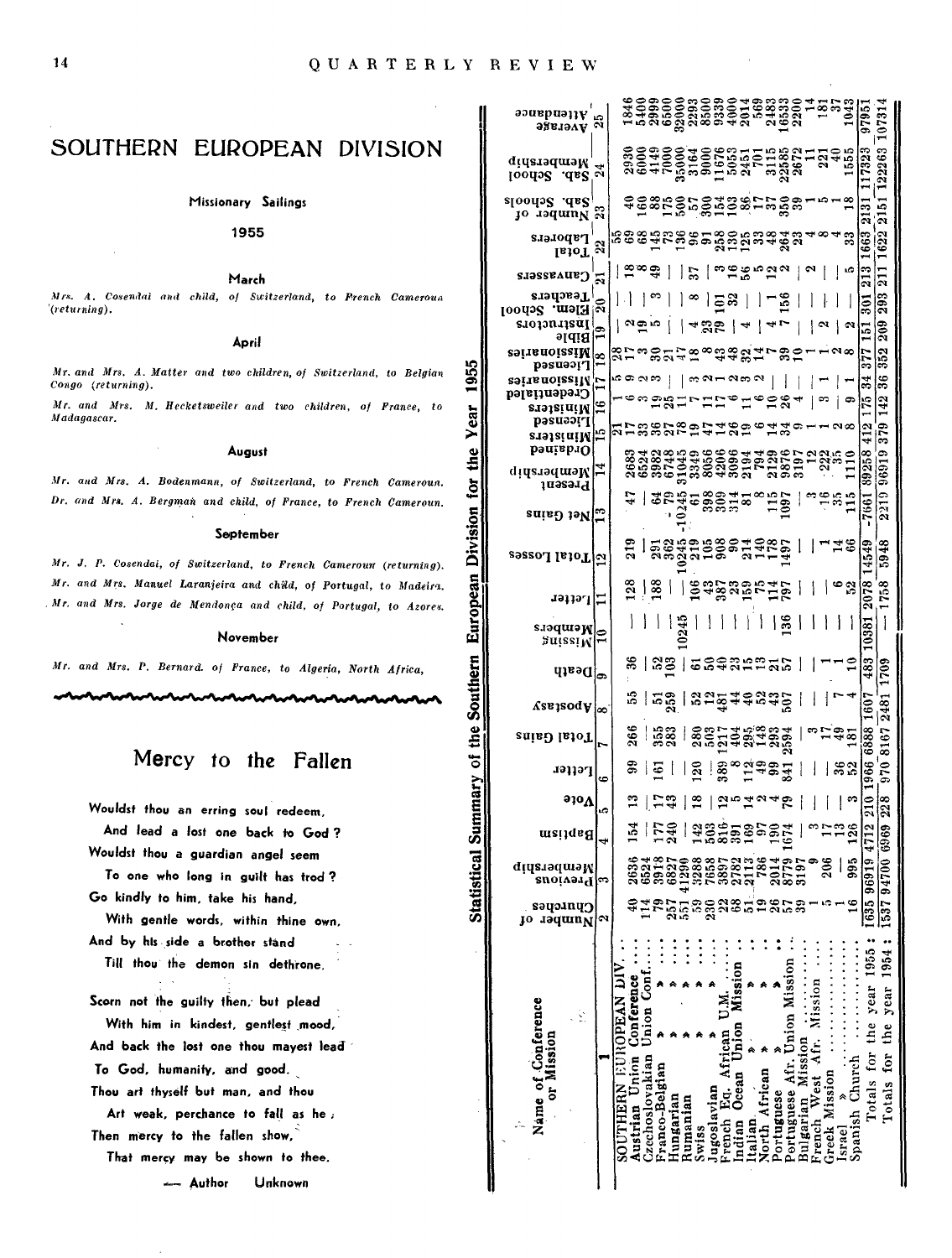## **in Remembrance**



On January 9 of this year it was our sad task to accompany one of our Division office secretaries, Erna Ihlenburg, to her place of burial. Unexpectedly she was torn from our midst. On Thursday evening, December 29th, our sister was apparently in the best of health. At the close of the day's work she left the office with the words, "Goodbye until Sabbath when we shall meet again." The following morning, the Friday before New Year's Day, as she was about to give the last touches to the manuscript of the February number of *Adventecho* (work she had taken home to do over the holidays) she was stricken with a brain haemorrhage. She immediately became unconscious, and remained in this condition until her death on January 6.

Erna Ihlenburg was born in Oderberg i Mark, Germany, on September 24, 1896. She was baptized on the 26th of October 1918, and became a member of the Steglitz church near Berlin. On the 15th of June, 1925, she entered the work of the Seventh-day Adventist denomination as an office secretary of the European Division of the General Conference with headquarters in Berne, Switzerland. When in 1928 the European Division was divided into four divisions, Erna Ihlenburg remained in Berne and took up work in the Southern European Division where she continued to serve until one week before her death.

Since the publication of *Adventecho,* Erna Ihlenburg became known especially through her work as associate editor of this church paper. With great faithfulness and painstaking she devoted her strength and talent to this editorial work up to the last moment of her consciousness. When the manuscript left her hands it was perfect in style and granimatically. A great vacancy which will neither easily nor quickly be filled, has been created in our Division office through her departure.

As her fellow-workers we shall always think of Erna Ihlenburg as a Christian who carried out her religion in her daily life. Therefore do we hope to meet her again on the great resurrection morning, if we are as faithful as she was. To her bereaved, aged mother and only brother, whose loss we share, we express our affectionate Christian sympathy.

Otto Schuberth.

### Intervening Hand By C. M. FRENCH

There is an Intervening Hand That beckons toward the better land With urgent pleadings, long and kind. It pleads with men to seek and find.

That Hand gives light when light is low, Assures us when we see its glow, Makes plain the path we walk apace To view the beauties of the place.

That better land where is no night Will be the home of saints in light,

Where is no sickness, death, or pain, And there with Christ we'll ever reign.

#### \*\*\*

### SOUTHERN EUROPEAN

QUARTERLY REVIEW

Organ of the Southern European Division of Seventh-day Adventists published every quarter Addres, of Editor (to whom all manuscripts should be sent) liOheweg 17, **Berne,** Switzerland,